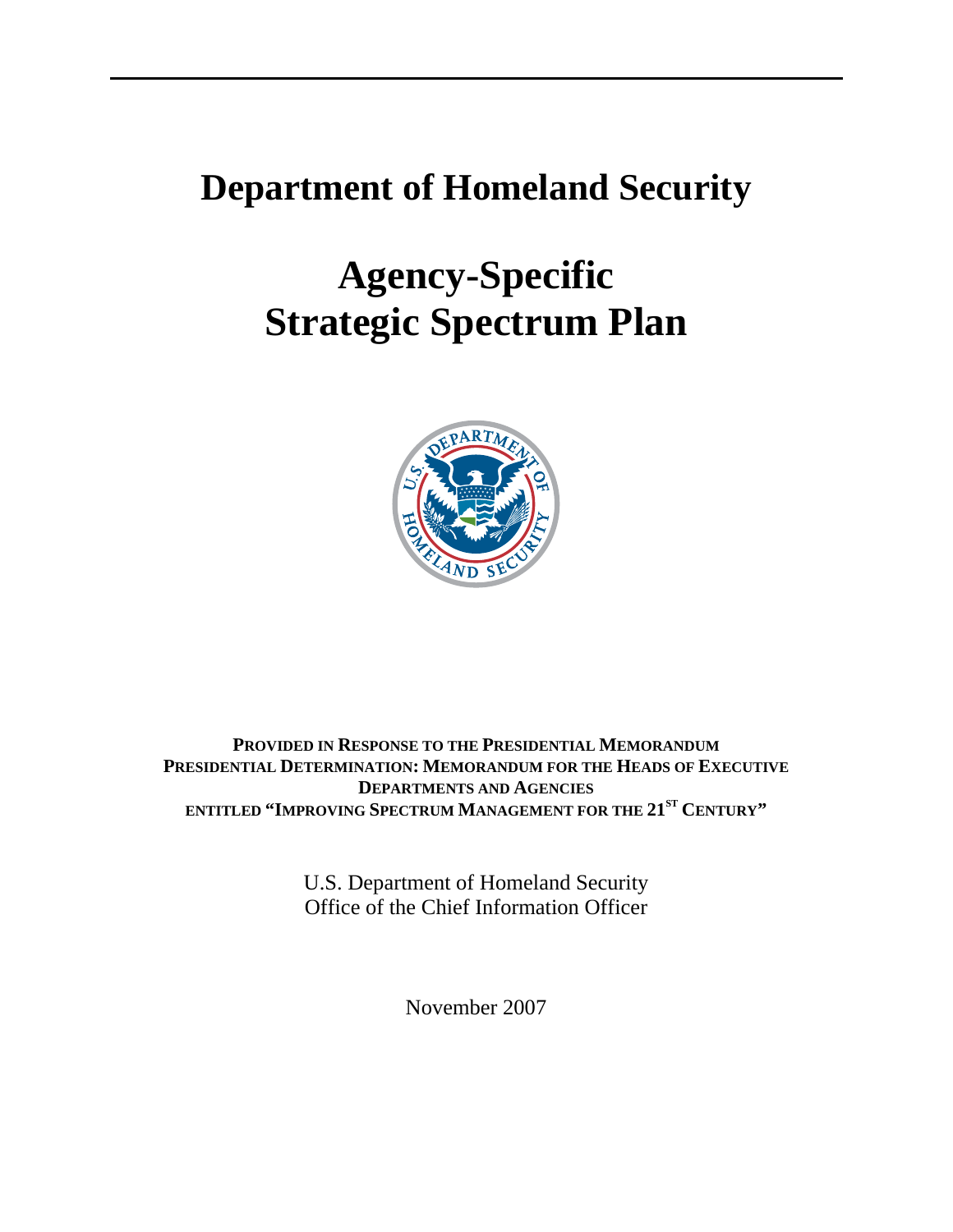# **Table of Contents**

| 1.0 |                                                                  |  |
|-----|------------------------------------------------------------------|--|
| 1.1 |                                                                  |  |
| 1.2 |                                                                  |  |
| 2.0 |                                                                  |  |
| 3.0 |                                                                  |  |
| 3.1 |                                                                  |  |
| 3.2 |                                                                  |  |
| 3.3 |                                                                  |  |
| 3.4 |                                                                  |  |
| 3.5 |                                                                  |  |
| 3.6 |                                                                  |  |
| 4.0 | <b>CURRENT AND FUTURE USE OF NON-FEDERAL SPECTRUM OFFERED BY</b> |  |
|     |                                                                  |  |
| 4.1 |                                                                  |  |
| 4.2 |                                                                  |  |
| 5.0 | <b>CURRENT AND FUTURE USE OF "NON-LICENSED" DEVICES 19</b>       |  |
| 5.1 |                                                                  |  |
| 5.2 |                                                                  |  |
| 6.0 |                                                                  |  |
| 7.0 |                                                                  |  |
| 7.1 |                                                                  |  |
| 7.2 |                                                                  |  |
| 7.3 |                                                                  |  |
| 8.0 |                                                                  |  |
| 8.1 |                                                                  |  |
| 8.2 |                                                                  |  |
| 8.3 |                                                                  |  |
|     |                                                                  |  |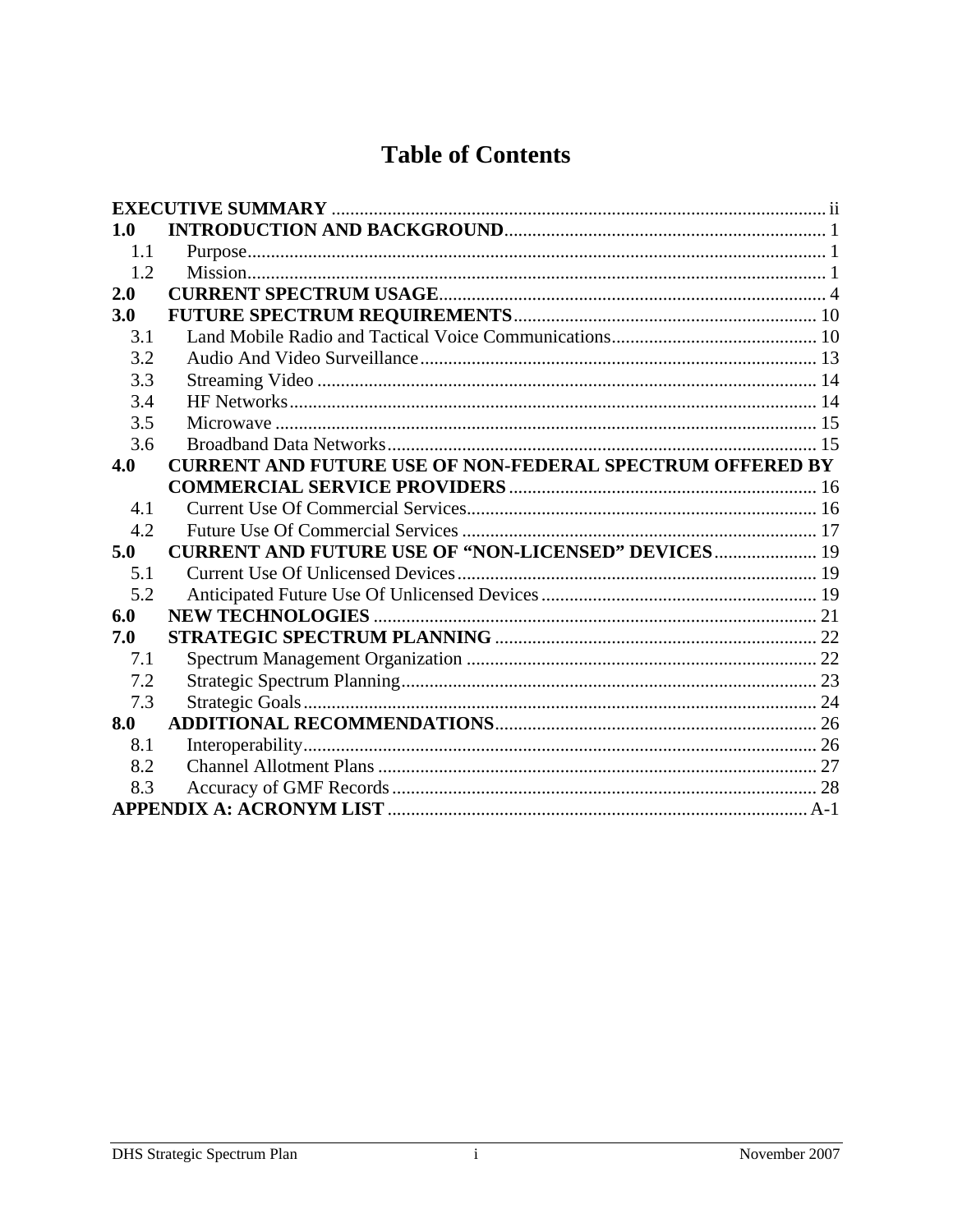#### **EXECUTIVE SUMMARY**

On November 30, 2004, the President issued an Executive Memorandum directing Heads of Departments to develop agency-specific strategic spectrum plans to assist the National Telecommunications and Information Administration (NTIA) in improving the spectrum management process and in developing a Federal Strategic Plan. DHS submitted its initial Strategic Spectrum Plan in January 2006. As directed by NTIA, this updated Plan provides a synopsis of areas critical to effective management and utilization of the spectrum at the Department of Homeland Security (DHS) providing:

- An overview of DHS missions
- A summary of DHS's current use of the spectrum and anticipated future requirements
- A discussion of DHS's current and anticipated future use of commercial services and unlicensed devices
- A set of Goals, Objectives, and Strategies to guide the DHS in improving spectrum management in the future
- A discourse on particular issues of immediate concern to the Department

A separate report was prepared to address the unique missions and requirements of the U.S. Coast Guard (USCG). The report, entitled *United States Coast Guard Strategic Spectrum Plan* provides a look at current USCG spectrum use, a discussion of critical programs, and a 10-year projection of future spectrum requirements. Taken together, these plans provide a complete summary of departmental spectrum management, utilization, and future requirements.

The components of DHS are tasked with numerous law enforcement and public safety missions to ensure the protection of the homeland. As a result, the personnel within the Department rely heavily on tactical and non-tactical communications to support their day-to-day mission needs. The primary use of spectrum within the Department is dedicated to Land Mobile Radio (LMR) and Maritime Mobile Radio (MMR) networks and systems sustaining these operations. The majority of these systems operate in the Very High Frequency (VHF) band. LMR and MMR technology are the sole technologies that are able to provide the push-to-talk, security, and broadcast communications capabilities required by DHS law enforcement users.

DHS OneNet, a unified Internet Protocol platform for connecting every DHS location and all DHS mission areas, will drive DHS spectrum requirements in the future*1*. DHS OneNet supports existing mission-critical wireless data and voice systems to provide on-demand, wireless communications capabilities with appropriate levels of coverage, security, and reliability. DHS

 $\overline{a}$ 

<sup>&</sup>lt;sup>1</sup> DHS Enterprise Services Division is responsible for developing the DHS OneNet Wireless Strategy and Process.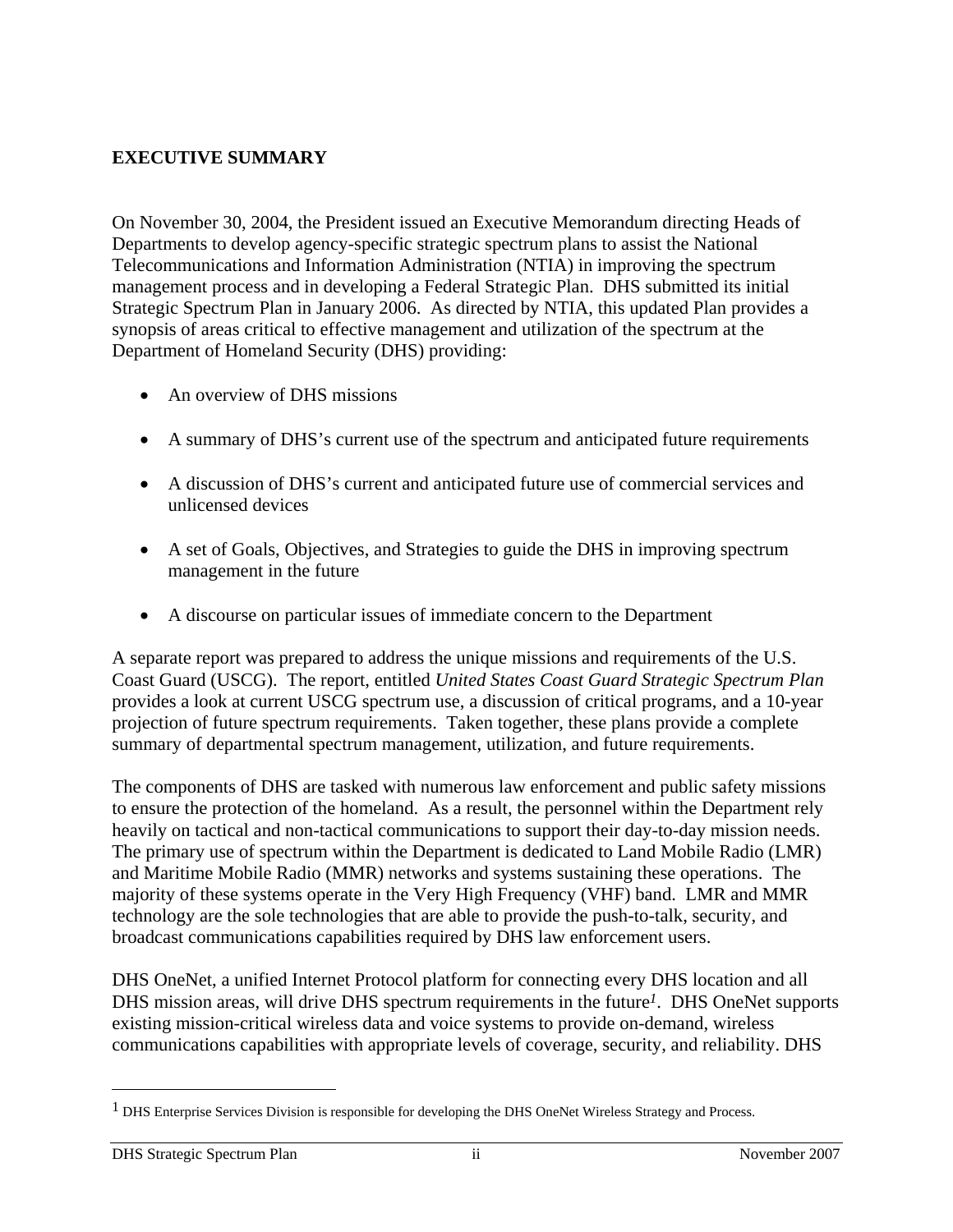OneNet infrastructure also supports interoperability by leveraging existing Federal, State, and local systems to provide DHS users access to improved capabilities in a cost effective manner. By providing integrated wireless data and voice services, DHS OneNet further builds the capabilities to leverage modern technologies (e.g. Wireless Broadband) to increase situational awareness.

This report is considered a living document that will be updated at least biennially. DHS will continue to work closely with NTIA and other federal agencies to further refine the spectrum requirements of the Department's complex missions. The Department's plan for improving spectrum management is as follows—

- 1) Leverage DHS OneNet efforts to increase spectrum efficiency and effectiveness within the Department
	- a) Increase shared usage of existing mission-critical wireless data and voice systems to provide on-demand, mission-critical wireless communications capabilities
	- b) Develop a coordinated, Department-wide strategy for deploying enhanced capabilities that utilize cutting-edge technologies to supplement and enhance mission-critical communications and collaboration capabilities
- 2) Continue to integrate spectrum into the Department's enterprise architecture (EA) and planning process
	- a) Ensure spectrum-dependent investments are in line with the Department's strategic goals and target architecture
- 3) Improve interoperability and sharing among public safety agencies at all levels of government
	- a) Increase awareness of opportunities to share spectrum and telecommunications assets among public safety agencies
	- b) Increase participation in and visibility of current and planned DHS sharing/interoperability programs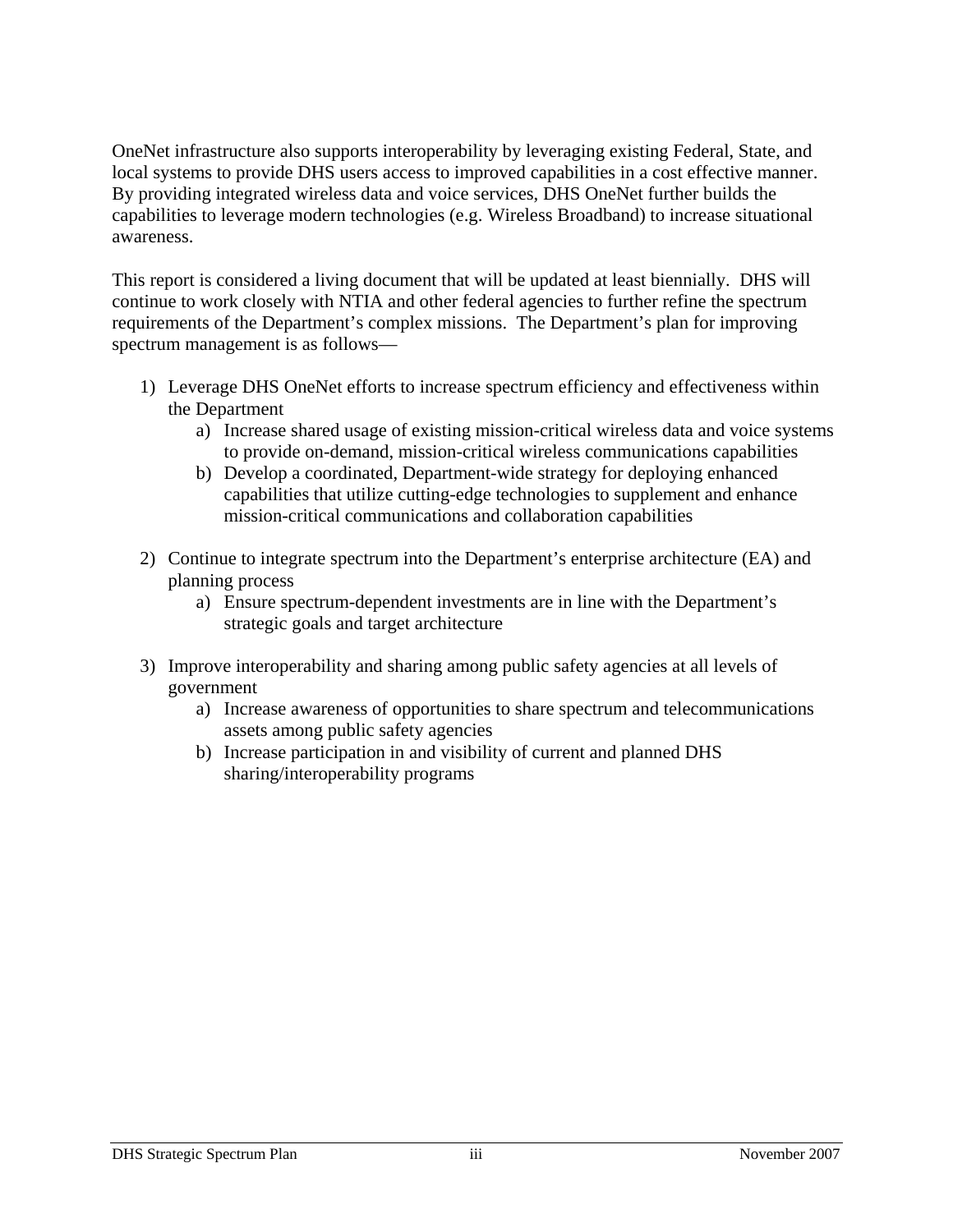# **1.0 INTRODUCTION AND BACKGROUND**

# **1.1 Purpose**

This DHS Agency-Specific Strategic Spectrum Plan is developed as the agency response to Section 2a of the Executive Memorandum released by President George W. Bush on November 30, 2004. This Memorandum, *Improving Spectrum Management for the 21st Century*, directed the Executive Agencies to provide, to the Secretary of Commerce (National Telecommunications and Information Administration [NTIA]), an agency-specific strategic spectrum plan,

*(a) Within 1 year of the date of this memorandum, the heads of agencies selected by the Secretary of Commerce shall provide agency-specific strategic spectrum plans (agency plans) to the Secretary of Commerce that include: (1) spectrum requirements, including bandwidth and frequency location for future technologies or services; (2) the planned uses of new technologies or expanded services requiring spectrum over a period of time agreed to by the selected agencies; and (3) suggested spectrum efficient approaches to meeting identified spectrum requirements. The heads of agencies shall update their agency plans biennially. In addition, the heads of agencies will implement a formal process to evaluate their proposed needs for spectrum. Such process shall include an analysis and assessment of the options available to obtain the associated communications services that are most spectrum-efficient and the effective alternatives available to meet the agency mission requirements. Heads of agencies shall provide their analysis and assessment to the National Telecommunications and Information Administration (NTIA) for review when seeking spectrum certification from the NTIA.* 

A separate report was prepared to address the unique missions and requirements of the U.S. Coast Guard (USCG). The report, entitled "*United States Coast Guard Strategic Spectrum Plan*" provides a look at current USCG spectrum use, a discussion of critical programs, and a 10year projection of future spectrum requirements. Taken together, the USCG Plan and the DHS Plan provide a complete summary of departmental spectrum management, utilization, and future requirements. The USCG and DHS Wireless Services (WS) work very closely to ensure the strategic plans and initiatives are consistent with DHS Guidelines.

This report is considered a living document that will be updated at least biennially. DHS will continue to work closely with NTIA and other federal agencies to further refine the spectrum requirements of the department's complex and consistently changing missions.

# **1.2 Mission**

In January of 2003, the United States Government established the Department of Homeland Security (DHS) to unify the national effort to secure America by preventing terrorist attacks, gathering intelligence, securing the borders, and coordinating response during times of disaster. The President's *National Strategy for Homeland Security* outlined the basic purpose behind establishing the Department and provided an overview of its homeland security responsibilities. The Department's strategic goals and objectives are directly linked to accomplishing three objectives of the National Strategy—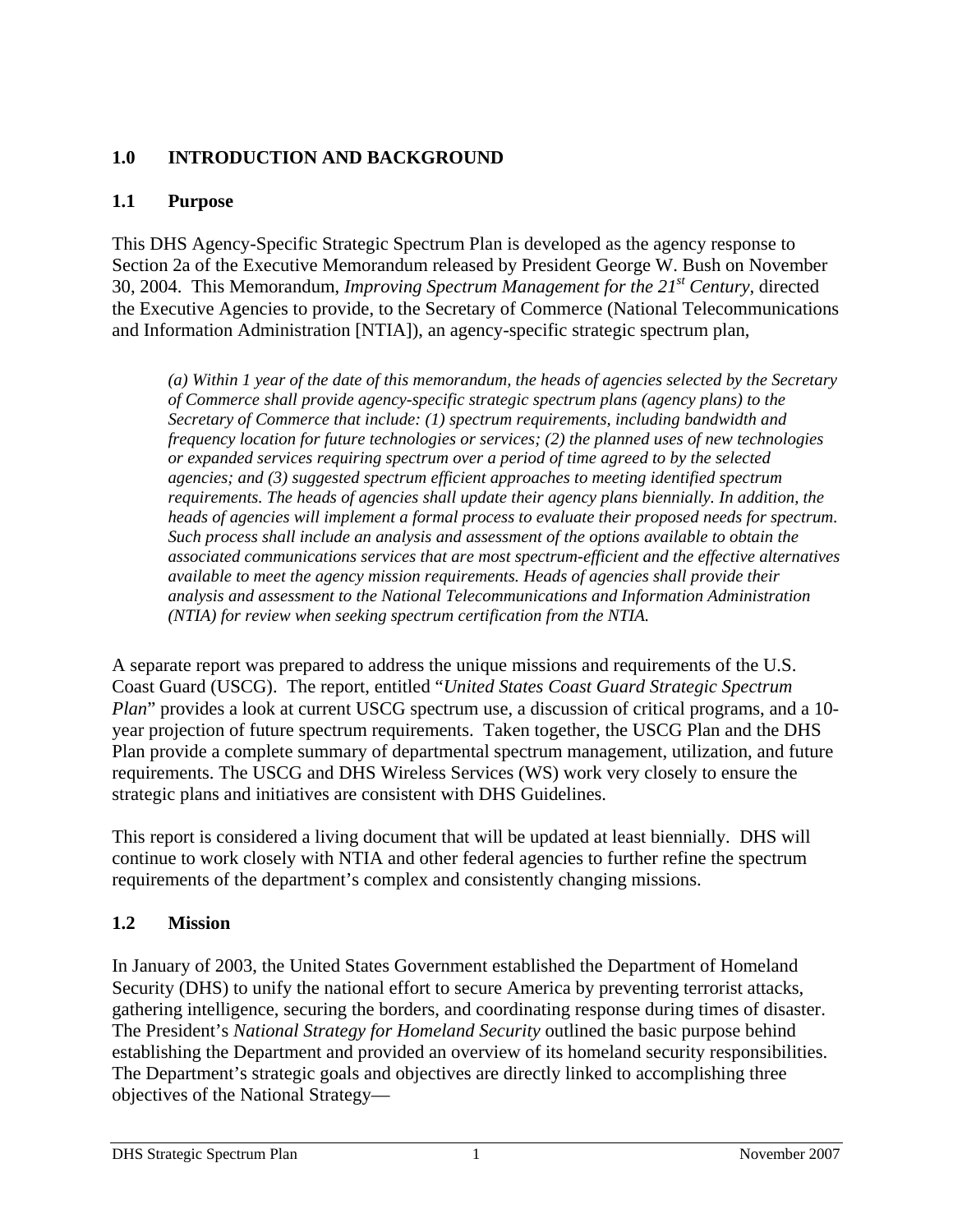- 1) Prevent terrorist attacks within the United States
- 2) Reduce America's vulnerability to terrorism; and
- 3) Minimize the damage and recover from attacks that do occur

To achieve these objectives, the Department brought together a diverse set of agencies from across the Federal Government under one umbrella. The mission requirements of these agencies necessitate continued support of current spectrum use. The components and agencies with the largest spectrum requirements are listed below with some background into each of their missions.

*Customs and Border Protection (CBP) –* CBP is the unified border agency within DHS that manages, controls, and protects the Nation's borders, at and between official points of entry. CBP's current mission is to prevent the entry of terrorists and instruments of terror into the United States, prevent individuals from entering the United States illegally, and curtail the flow of illegal narcotics while facilitating the flow of legitimate travel and trade.

*Federal Emergency Management Agency (FEMA) –* The Federal Emergency Management Agency currently supports its mission to reduce the loss of life and property, and protect the nation from all hazards, including natural disasters, acts of terrorism, and other man-made disasters by providing our Nation with a comprehensive management system of preparedness, protection, response, recovery, and mitigation.

*Federal Law Enforcement Training Center (FLETC) –* The Federal Law Enforcement Training Center is an interagency law enforcement training organization that seeks to provide fast, flexible, and focused training to secure and protect America. FLETC currently provides training and services to over 80 Federal agencies as well as state, local, and international law enforcement bodies.

*Immigration and Customs Law Enforcement (ICE) – The U.S. Immigration and Customs Law* Enforcement is the largest investigative arm within DHS, which upholds its mission for identifying and shutting down potential threats at the Nation's border, economic, transportation, and within infrastructure security.

*Transportation Security Administration (TSA) – The Transportation Security Administration* was created under the Aviation and Transportation Security Act with the mission to secure the Nation's transportation systems such as airports highways, railroads, buses, mass transit, and ports.

*United States Secret Service –* The U.S. Secret Service serves as the protection for national leaders such as the President, Vice President, and their families, and conducts criminal investigations regarding United States currency counterfeiting.

*DHS Headquarters element - Science and Technology (S&T)* The Directorate for Science and Technology (S&T Directorate) is the primary research and development arm of DHS.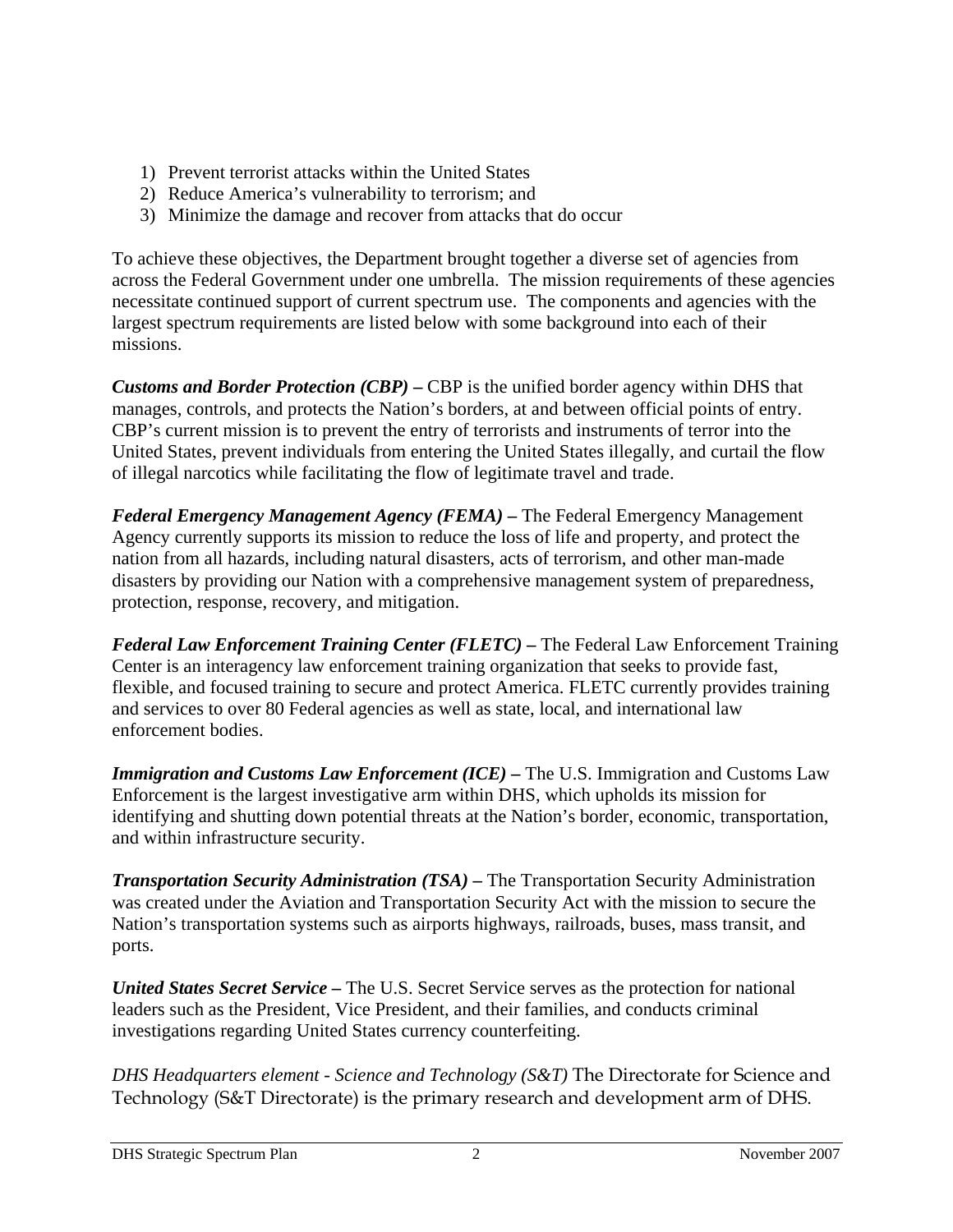*DHS Headquarters element – Office of Investigation (OIG)* The Inspector General is responsible for conducting and supervising audits, investigations, and inspections relating to the programs and operations of the Department. The OIG is to examine, evaluate and, where necessary, critique these operations and activities, recommending ways for the Department to carry out its responsibilities in the most effective, efficient, and economical manner possible.

*DHS Headquarters supported element – White House Communications Agency (WHCA)* DHS, USSS has historically supported WHCA with mutual aid and operational frequencies. DHS provides WHCA availability to the DHS frequency assignments and allotment pool as required to support mutual mission objectives.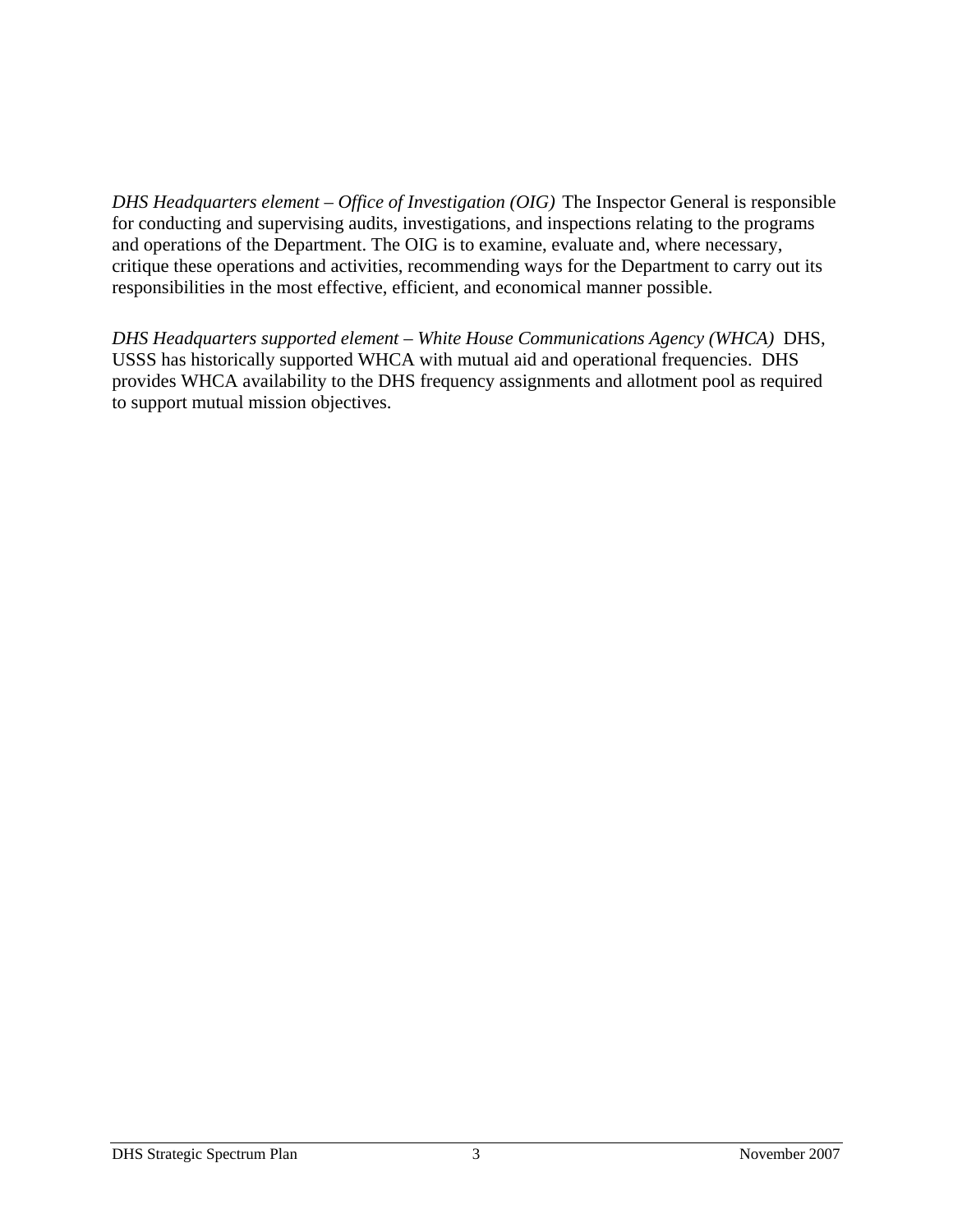#### **2.0 CURRENT SPECTRUM USAGE**

This section addresses DHS current spectrum usage and provides a summary of the types of applications being supported, spectrum management challenges, the feasibility of sharing the spectrum with Federal and Non-Federal agencies, as well as the agency's commitment to use new technologies to improve spectrum efficiency.

DHS strives to further support and enhance its key wireless communications systems, which include:

- Tactical Voice—Land Mobile Radio (LMR) systems provide communications between agency entities, and state and local first responders. The new tactical communications systems support Project 25 (P25) digital narrowband compliant, with Advanced Encryption Standard (AES) and Global Positioning (GPS) capabilities. Deployable communications kits (e.g. NOMAD kits) offer tactical voice and internet communications.
- Audio and Video Surveillance—Fixed and mobile camera surveillance systems enhance situational awareness during specific field operations, enabling authorized agencies to securely connect to the camera feeds and share video, audio, and intelligence data for command & control operations.
- Streaming Video—Integrated network video solutions provide live feed and on-demand training and communications content for identifying and shutting down vulnerabilities for each of the components. These video streaming solutions also provide DHS with mission critical video content via an Internet Protocol (IP) interface.
- Unmanned Aerial Vehicles (UAVs)—UAVs assist with border surveillance activities. These aerial vehicles use electro-optic sensors and communications payloads to provide images to field agents.

DHS is the second largest user of Federal spectrum behind the Department of Defense. The following tables and figures provide information on current spectrum usage within each component. They represent a snapshot of current frequency authorizations for each Departmental component. Table 2-1 and Figure 2-1 detail DHS's frequency authorizations by band.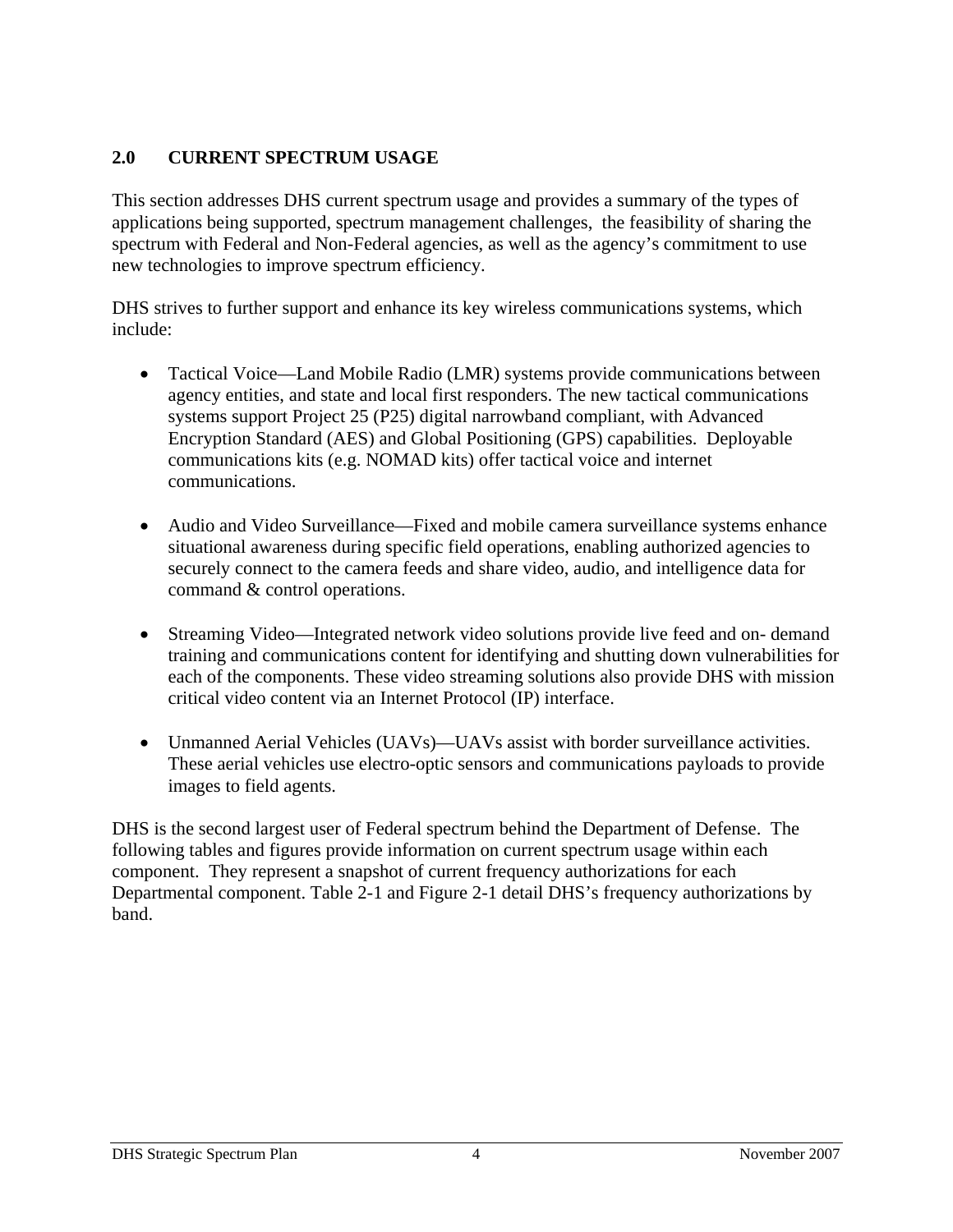| Table 2-1                                   |
|---------------------------------------------|
| <b>DHS Frequency Authorizations by Band</b> |

| <b>Component</b>                  | High<br><b>Frequency</b><br>(HF) | <b>Very High</b><br><b>Frequency</b><br>(VHF) | <b>Ultra High</b><br><b>Frequency</b><br>(UHF) | Above 3<br>Gigahertz<br>(GHz) | <b>Total</b> |
|-----------------------------------|----------------------------------|-----------------------------------------------|------------------------------------------------|-------------------------------|--------------|
| <b>CBP</b>                        | 1,372                            | 5,050                                         | 645                                            | 1,180                         | 8.247        |
| <b>Departmental Offices</b>       | 101                              | 135                                           | 130                                            | 6                             | 372          |
| <b>FEMA</b>                       | 981                              | 277                                           | 166                                            | $\Omega$                      | 1,424        |
| <b>FLETC</b>                      | 0                                | 112                                           |                                                |                               | 126          |
| <b>ICE</b>                        | 6                                | 1,184                                         | 677                                            | 19                            | 1,886        |
| <b>IWN</b>                        | 0                                | 9                                             |                                                |                               | 9            |
| <b>OIG</b>                        | 0                                | 3                                             | 0                                              |                               | 3            |
| Science & Technology              | 0                                | 14                                            | 0                                              |                               | 14           |
| <b>TSA</b>                        | 0                                | 1.365                                         | 4                                              | 0                             | 1,369        |
| U.S. Secret Service               | 0                                | 2,326                                         | 285                                            | 14                            | 2,625        |
| White House Communications Office | 0                                | 305                                           | 16                                             | $\Omega$                      | 321          |
| <b>TOTALS</b>                     | 2.460                            | 10,780                                        | 1.930                                          | 1.226                         | 16,396       |



**Figure 2-1 Frequency Authorizations by Band**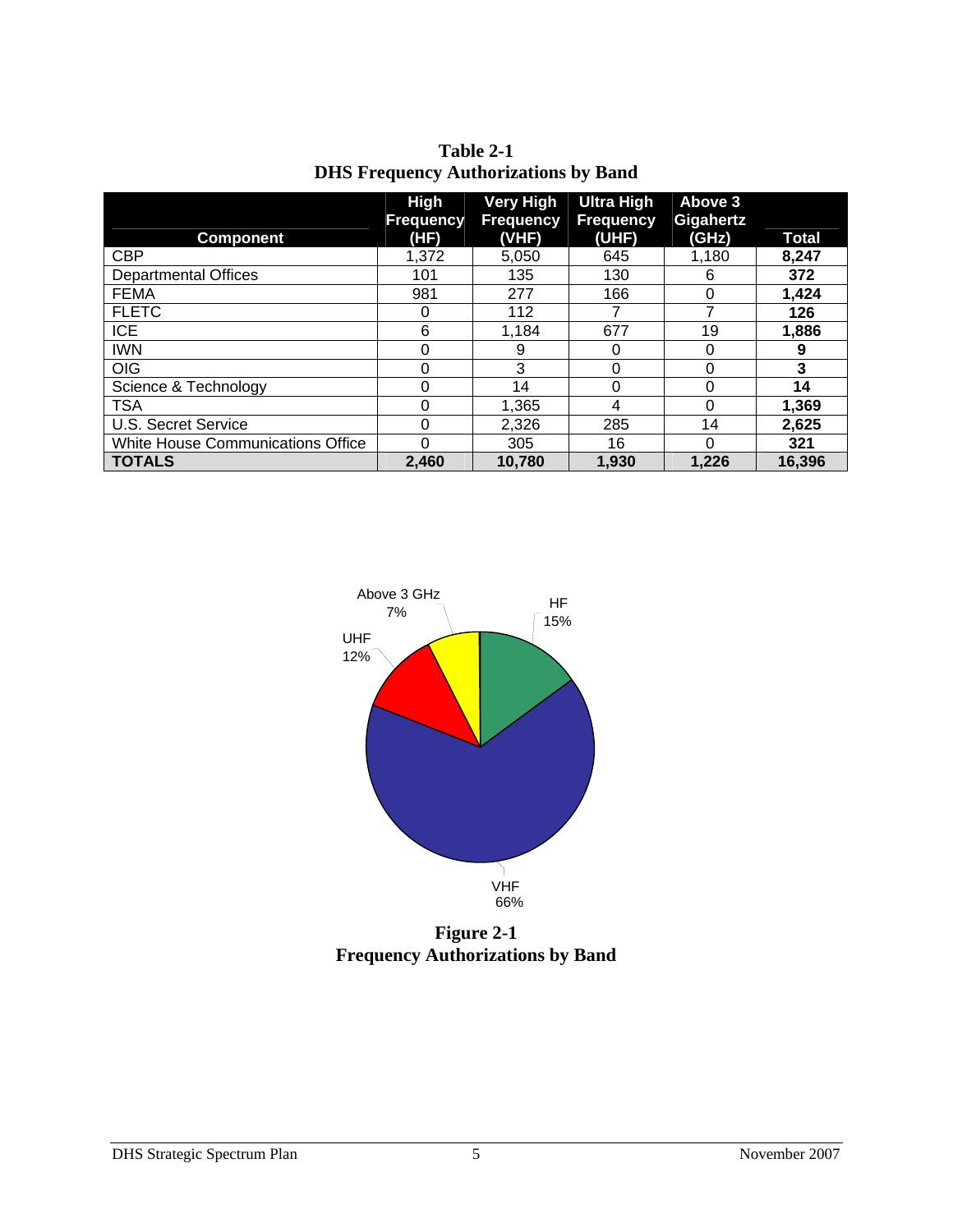

Figure 2-2 graphically illustrates the distribution of frequency authorizations by component.

**Frequency Authorizations by Component** 

As shown, CBP is the largest user of the Federal spectrum. There are two major factors that account for CBP's intensive use of the spectrum. First, CBP's mission is to manage, control, and protect the nation's borders, at and between official points of entry to prevent the entry of terrorists and instruments of terror into the United States. To achieve its mission, CBP relies on a number of spectrum-dependent technologies. Efforts like the Secure Border Initiative Program (SBInet) are primarily focused on transforming border control through technology and infrastructure. SBInet provides frontline personnel advantages of securing the nation's land borders through the most effective integration of current and next generation wireless communications technology, infrastructure, staffing, and response platforms. Along with tactical voice communications through LMR systems, CBP continues to support seismic, heat and motion sensor applications. These sensors are responsible for monitoring areas around canyons and mountain ranges along the northern and southern U.S. borders.

Additionally, CBP's current number of frequency authorizations does not accurately reflect its spectrum usage because of its ongoing modernization efforts. At this time, CBP has obtained frequency authorizations for several sectors of its new systems. However, these sectors are still in the implementation phase and have not yet been activated. CBP will hold double the number of necessary authorizations until the new systems have been tested, and the legacy systems have been decommissioned. CBP anticipates the modernization process to span several years, but expects to reduce the overall required number of frequencies once the modernization is completed.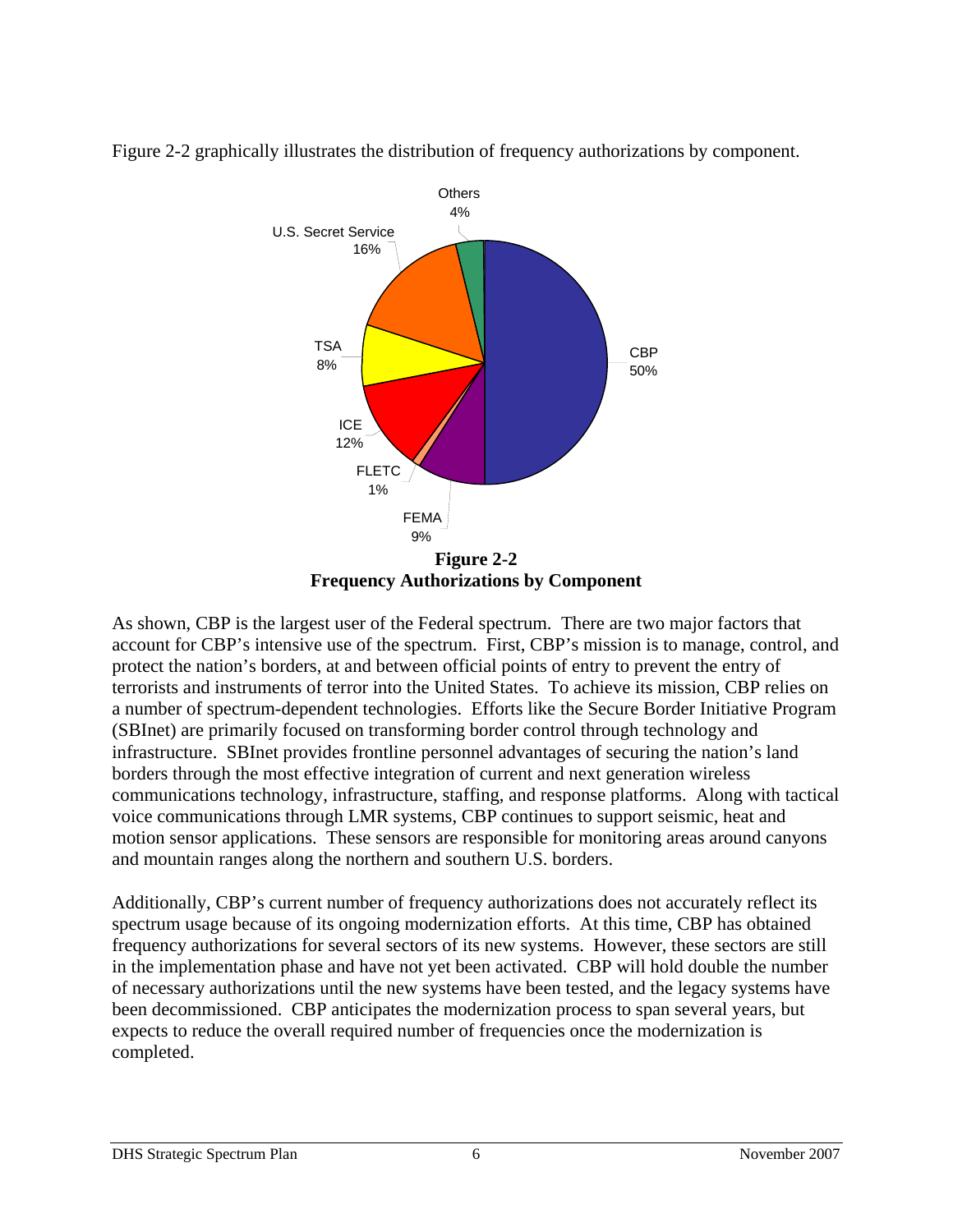

Figure 2-3 graphically illustrates DHS's frequency authorizations by usage.

**Figure 2-3 Frequency Authorizations by Usage** 

As shown in Figure 2-3, DHS primarily uses spectrum for LMR. Each of DHS's components relies on their tactical LMR systems for mission-critical communications. The 162-174 MHz band is the most heavily used band for LMR communications due to its propagation characteristics. FEMA relies heavily High Frequency (HF) communications to support its disaster recovery mission. ICE and U.S. Secret Service use video surveillance technologies for law enforcement purposes. CBP relies on its microwave backbone to transmit monitoring data along the nation's borders.

ICE and U.S. Secret Service are the primary investigative arms within DHS and are responsible identifying and shutting down potential threats at the nation's border; economic, transportation, and infrastructure security; and providing protection to our nation's leaders. In support of these objectives, ICE and the U.S. Secret Service combine new investigative approaches with new resources to provide investigation, interdiction, and security services to the public and to law enforcement partners in the federal, state, local, and tribal sectors. ICE provides investigative support to U.S. Secret Service for protective details, a highly visible and intensive mission during the election campaigns. ICE and U.S. Secret Service agents and officers require interoperable tactical communications and surveillance equipment to meet this mission requirement.

Very High Frequency (VHF), Ultra High Frequency (UHF), and HF frequencies are heavily used by DHS components during all phases of disasters (e.g. pre-disaster coordination, initial response, search and rescue, recovery, and post-disaster coordination) and law enforcement operations. ICE uses fixed and deployable LMR network designed to provide coverage for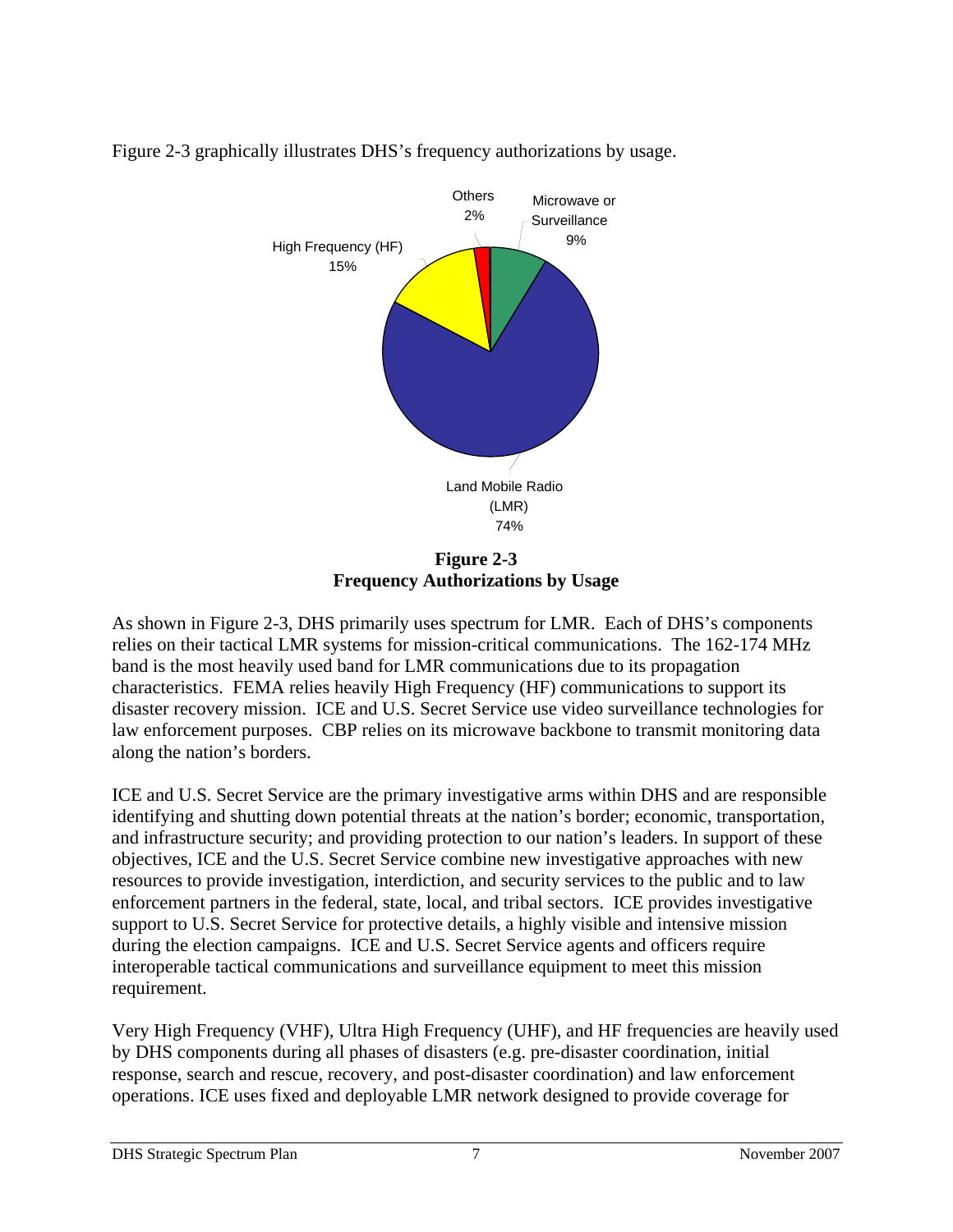enabling communications while maintaining flexibility to support peaks in service requirements for activities such as raids. This is a nationwide network, primarily focusing on the interior of the country. Due to its nomadic mission, U.S. Secret Service primarily relies on a deployable LMR network. This allows U.S. Secret Service to meet its mission without deploying an expensive, nationwide fixed network. On the other hand, CBP and TSA utilize geographicallyfocused LMR networks. Much of CBP's infrastructure is focused along the U.S.-Mexico and U.S.-Canada borders. TSA's infrastructure is focused at transportation hubs, such as airports.

ICE and U.S. Secret Service are also members of the DHS Technical Operations Support (TOS) program, an enterprise wide program that develops and manages procurements of technical operations surveillance equipment for department wide use. TOS's primary focus is the development and procurement of covert audio and video surveillance equipment, providing agents with state-of-the-art surveillance equipment, enhancing safety during covert operations, and improving evidence collection capabilities through the use of digital techniques. It includes not only Radio Frequency (RF) body-wire audio devices but also outdoor covert video enclosures, indoor covert video applications, ground sensors, thermal imaging and night vision equipment for low light operations, covert tracking devices (ground air and space platforms) that support logging travel activities of targets, and other wireless devices that can be used to assist agents in locating hostage takers and other criminals.

TOS coordinates the development and procurement of surveillance systems across DHS through the use of inter-bureau working groups, resulting in improved asset coordination, increasing system interoperability and comparability across the department, enabling DHS to more effectively reduce violent crime and seize illegal assets. TOS addresses, through the use of the inter-bureau working groups, issues common to all bureaus, capturing best practices, improving information sharing, and leveraging cost efficiencies from shared procurements.

CBP's border monitoring efforts rely heavily on its microwave backbone infrastructure. Due to the remote nature of many portions of the border, CBP uses microwave links to transmit data such as streaming video and sensor activations to its dispatch centers. Part of this backbone network is located in the 1710-1755 MHz band and is being relocated. Additionally, SBInet will increase the data requirements of this network. Design recommendations and bandwidth requirements are currently being established by the system integrator.

The Federal Emergency Management Agency (FEMA) currently supports its mission to reduce the loss of life and property, and protect the nation from all hazards, including natural disasters, acts of terrorism, and other man-made disasters by providing our Nation with a comprehensive management system of preparedness, protection, response, recovery, and mitigation through HF communications. FEMA currently supports the FEMA National Radio System (FNARS), Urban Search and Resume programs, as well as Mount Weather Emergency Operations Center (MWEOC) Fire and Security programs. MWEOC, operated by FEMA, primarily focuses on disaster victims seeking assistance, as well as on-site training of state and local emergency management officials. Given the potential lack of infrastructure at a disaster scene, HF's propagation characteristics are best suited for long-distance communications. The increase in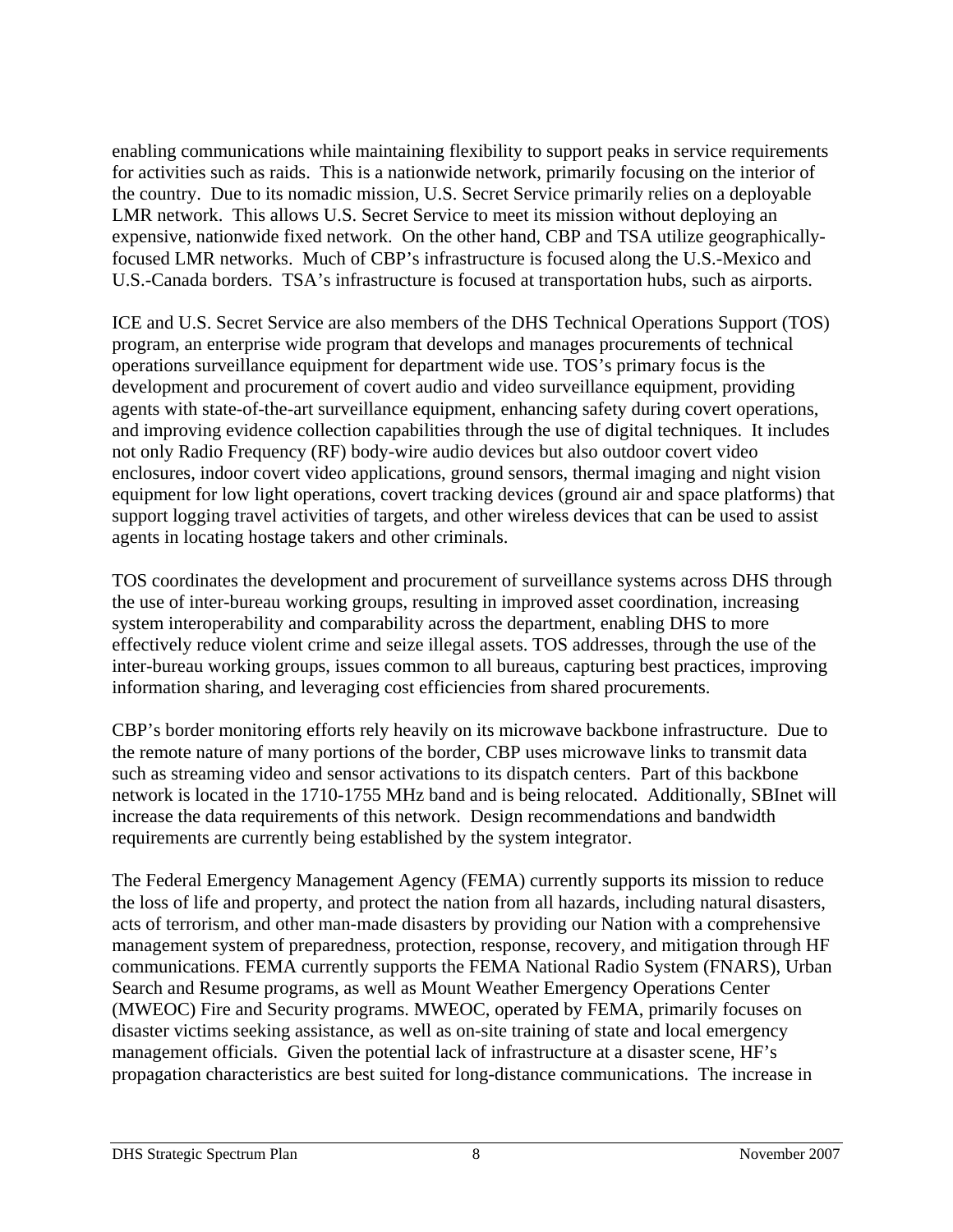number of mission requirements along with an increase in personnel and staff have driven FEMA to seek out additional resources to continue to support mission operations and programs.

Overall, components within DHS are reinforcing their management structures to integrate spectrum and information technology to recognize and raise the importance of critical missions and operations they support. The ability for components within DHS to prevent threats against the United States is achieved through monitoring and surveillance along key points of entries, which include borders, ports, and waterways. To fulfill and continue supporting these critical operations DHS must heavily rely on wireless communication systems and a variety of new emerging technologies that are spectrally efficient.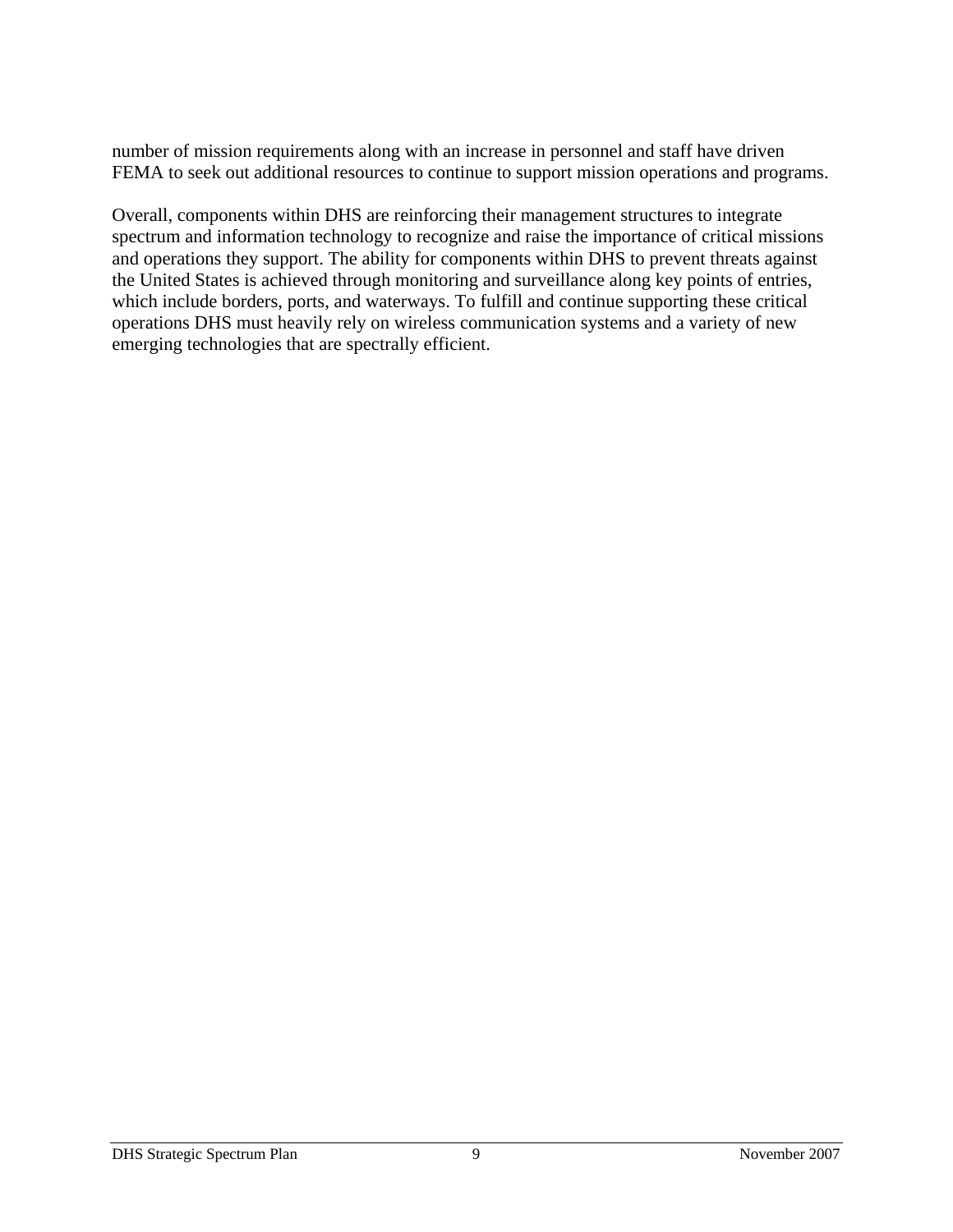# **3.0 FUTURE SPECTRUM REQUIREMENTS**

DHS OneNet, a unified Internet Protocol platform for connecting DHS locations and all DHS mission areas, will drive DHS spectrum requirements in the future. DHS OneNet supports existing mission-critical wireless data and voice systems to provide on-demand, wireless communications capabilities with appropriate levels of coverage, security, and reliability. DHS OneNet infrastructure also supports interoperability by leveraging existing Federal, State, and local systems to provide DHS users access to improved capabilities in a cost effective manner. By providing integrated wireless data and voice services, DHS OneNet further builds the capabilities to leverage modern technologies (e.g. Wireless Broadband) to increase situational awareness.

Under the DHS OneNet vision, components are beginning to follow these principles to modify and modernize their end-state wireless communications capabilities. These principles and wireless communications capabilities are captured in the DHS Wireless Communications threepronged strategy*2*:

- Upgrade and Modernization Replace aging subscriber and infrastructure equipment with digital, narrowband P25 equipment
- Leverage Existing Networks Leverage commercial services to enhance capabilities and develop policies and standards to provide technical and operational guidance required by interoperability
- Build Integrated Data and Voice Capabilities- Transition to integrated broadband solution for DHS data and voice communications

The following section addresses DHS future spectrum requirements by general technology category. The Department will continue addressing future needs in subsequent updates and editions of this plan. As previously noted this is an evolving document and will be updated as DHS mission needs and spectrum requirements change.

# **3.1 Land Mobile Radio and Tactical Voice Communications**

Land Mobile Radio (LMR) remains the predominant wireless communication technology used by DHS, with more than 74% of current frequency assignments directly supporting LMR operations. Additional spectrum, such as microwave links connecting repeater sites, indirectly supporting it. LMR is the sole primary technology currently used at the Department, which provides the push-to-talk, security, and broadcast communications capabilities required by DHS law enforcement users. LMR will continue to remain a critical asset to DHS missions and users in the future.

-

<sup>2</sup> DHS Enterprise Services Division is responsible for developing the DHS OneNet Wireless Strategy and Process.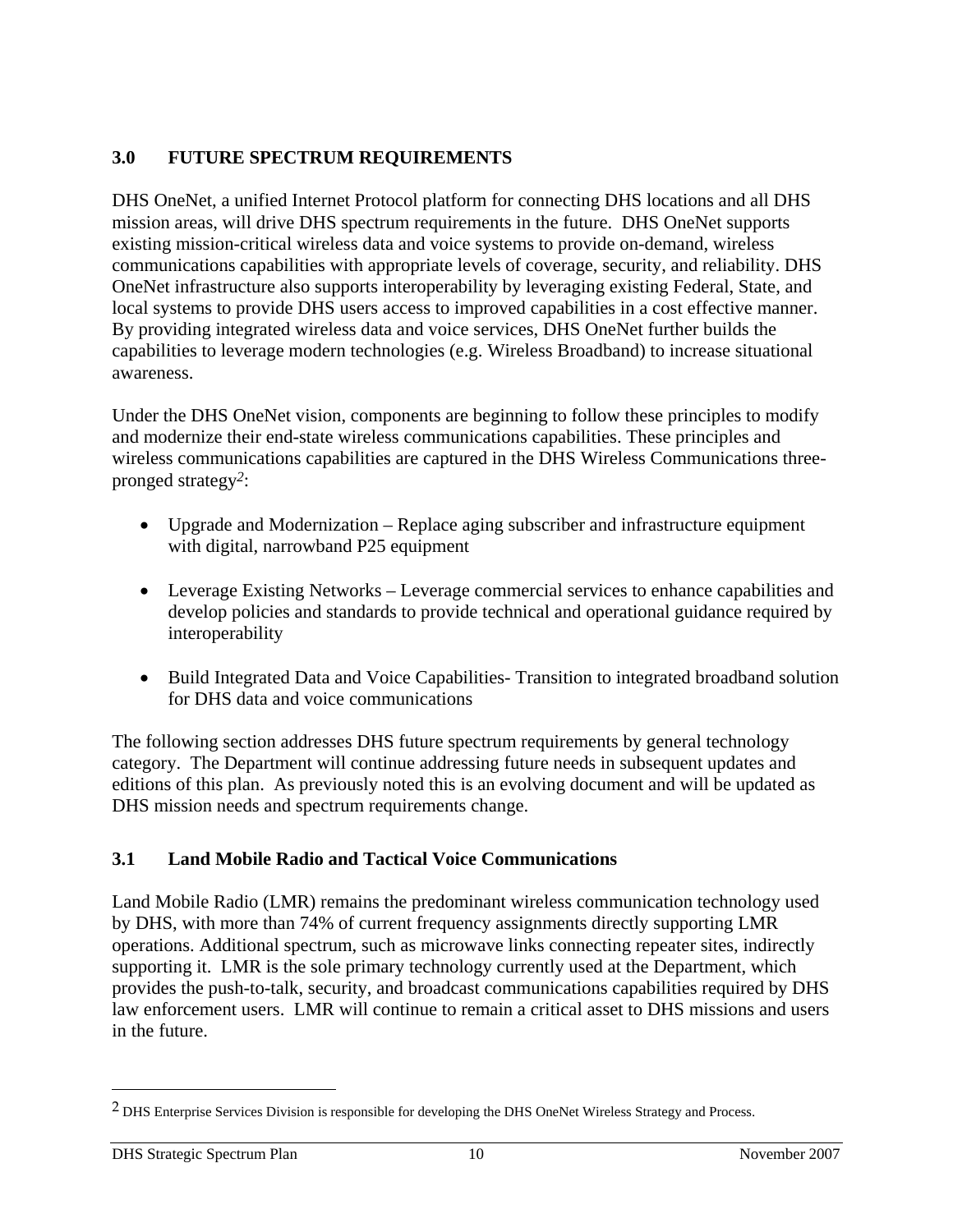DHS is currently undertaking several modernization efforts led by ICE and CBP to increase spectral efficiency by converting to narrowband operations. New tactical voice communications systems supporting DHS components are P25 digital narrowband compliant and possess advanced features such as GPS capabilities. These efforts support NTIA's narrowbanding mandate, and provide officers and agents with modern communication capabilities.

The ICE Atlas Modernization Program will include the collective modernization and upgrade of the Special Agents in Charge (SAC) Offices (Figure 3-1) nationwide. This upgrade includes the transition of subscriber equipment to digital narrowband AES encrypted and P25 compliant tactical communications equipment and is projected for FY 2009 through FY 2013. To complete the modernization within the specified time-frame, ICE will need access to additional spectrum resources over the next five to ten years. This modernization effort will replace aging legacy portable radios and systems that are beyond their current life cycle, do not meet current mandates for encryption, do not provide interoperability, and do not support current mission requirements.



**Figure 3-1 ICE SAC Office Locations** 

The goal of the Atlas Program is to acquire sufficient subscribers (e.g. a combination of mobiles, portables, and base stations) and infrastructure, and deploy them in designated ICE SACs in response to urgent, mission critical requirements. The radios and systems will be deployed to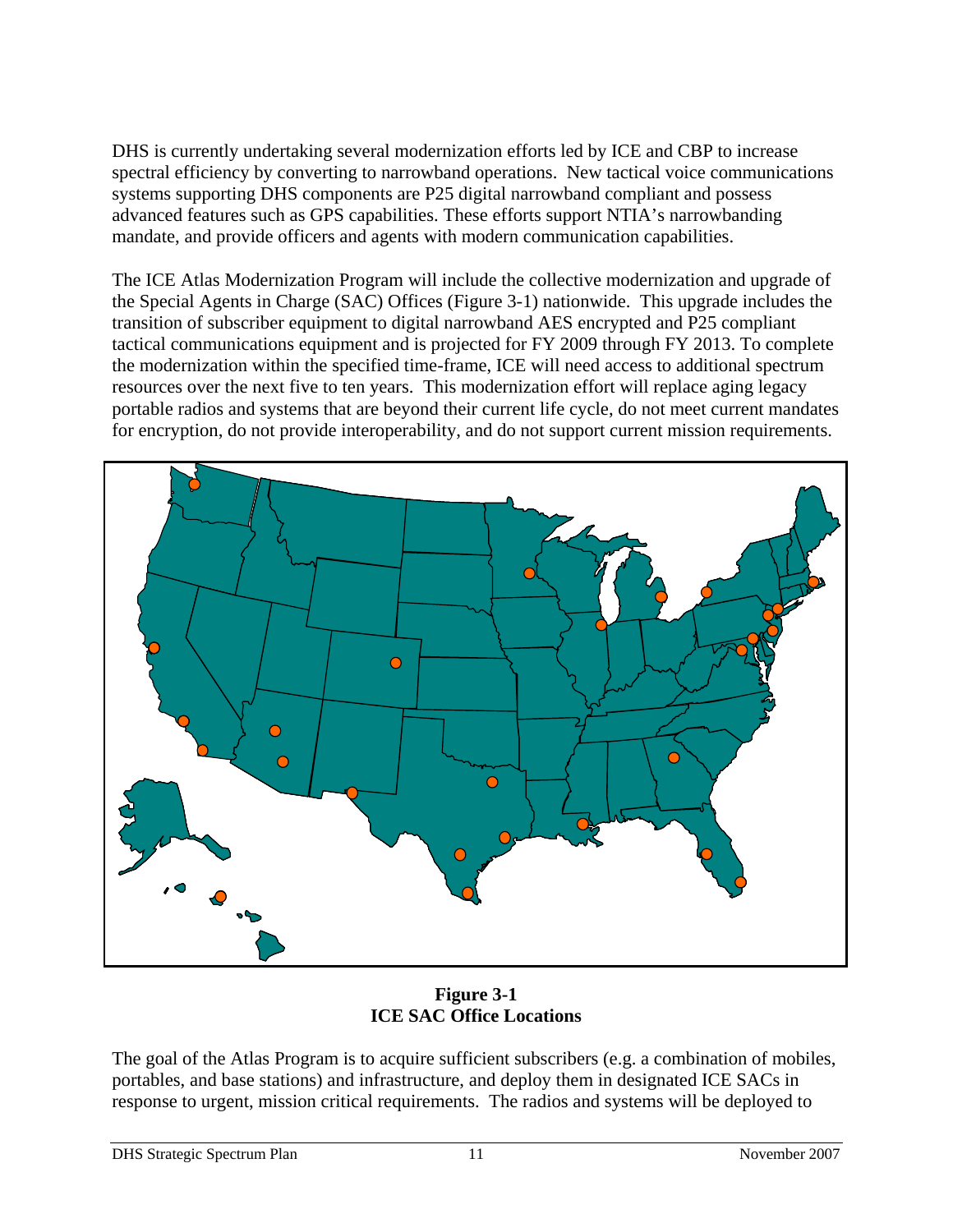high priority areas where ICE agents and officers routinely require interoperation with (1) the U.S. Secret Service in support of protective details, and (2) CBP. At this time, approximately 50% of subscribers have been upgraded to digital, narrowband capable, P25, AES encrypted equipment. Delays in receipt of investment funding have delayed ICE's modernization efforts for its systems and infrastructure.

CBP is also undertaking a large-scale modernization effort for its LMR system implementing narrowband digital technologies on a sector by sector basis. CBP is currently installing new equipment in its Tucson and Yuma sectors. Houlton and El Paso sectors are the next priority and thus will be ugraded next. Figure 3-2 identifies the CBP sectors. CBP expects this to be a multiyear project but actual timeline depends on funding and the ability to work several sectors concurrently. Once completed, CBP anticipates a decrease in the total number of frequencies used by its LMR systems and a significant decrease in the actual required bandwidth.



**Figure 3-2 CBP Sectors** 

CBP and ICE are coordinating their designs and deployments to ensure that they are compatible and will provide enhanced capacity for agents and officers operating in the area. To the maximum extent possible, the infrastructure will be collocated, sharing lease space and rack space to minimize redundancy and costs. The subscribers will be programmed with each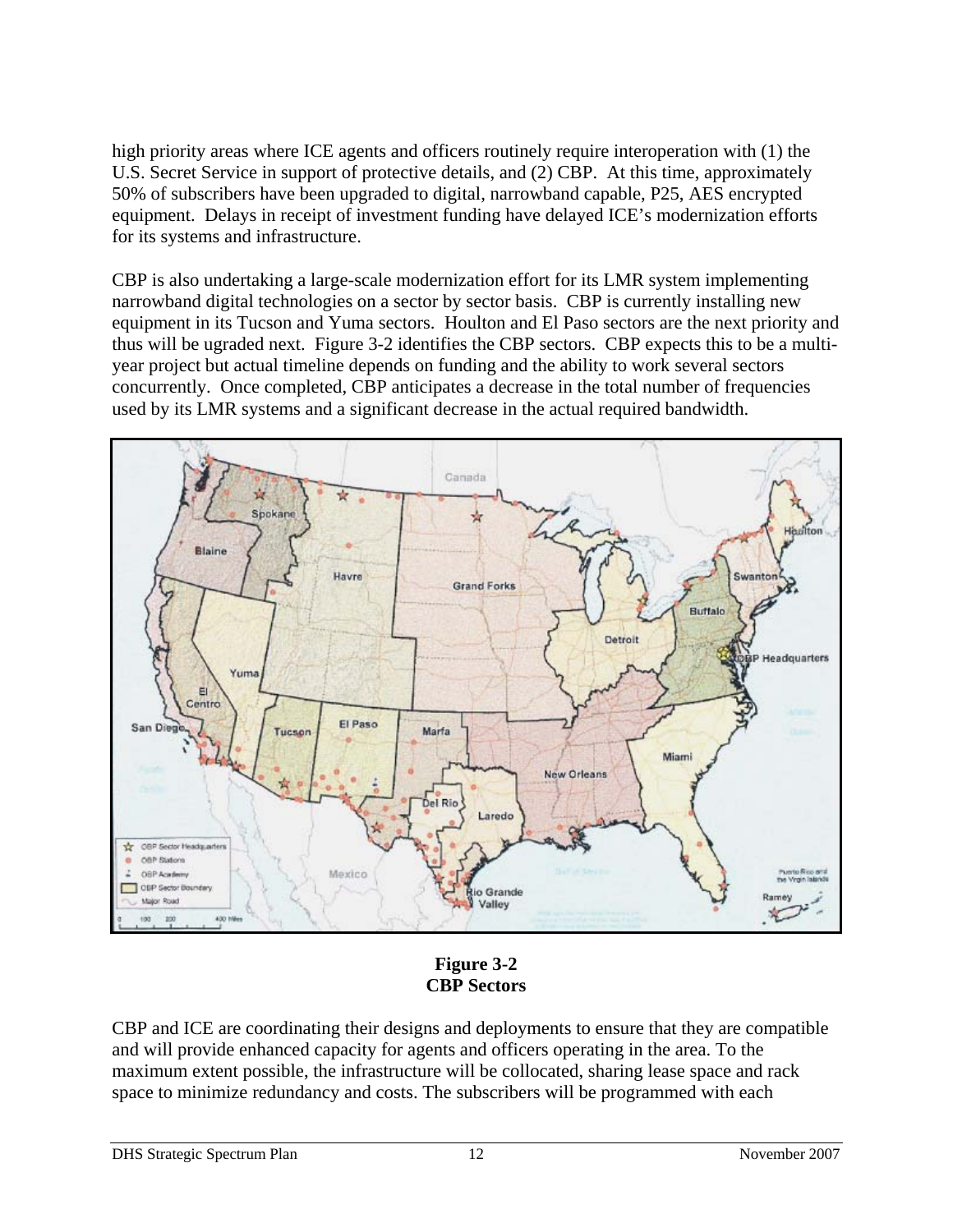component's respective frequencies as well as with interoperable frequencies and encryption keys.

FEMA anticipates additional LMR based equipment in the VHF and UHF bands will be needed in the next two to five years. These issues have raised concern due to FEMA's borrowing of VHF frequency assignments from the Department of Defense (DoD). FEMA anticipates these frequencies may affect critical missions and operations because they may be recalled by the DoD at any time.

DHS anticipates that it will continue to see significant growth in its officer and agent corps. The continued expansion of mission and responsibilities for each component, along with the increase in the number of agents, officers, and vehicles, will require (1) upgrades of existing systems to support the increased traffic; (2) expansion of existing systems to support the increased geographic areas of responsibility; (3) deployment of mobile data capabilities; and (4) increased spectrum allocations to support these requirements.

One of the key realizations that DHS will get from these efforts, is the ability to collaborate with other Federal departments and agencies and with State, local, and tribal partners across the country. Interoperability is an integral requirement for systems and spectrum to support day-today interoperability, task force interoperability, and incident (emergency response) interoperability. Effective interoperability provides a horizontal (Federal-to-Federal), as well as a vertical (Federal-State-local-tribal), solution to meet DHS mission critical requirements.

# **3.2 Audio and Video Surveillance**

DHS continues to support the use of covert audio and video surveillance equipment to field agents and law enforcement officials. The number of users who support this equipment has grown at approximately 3-10% per year. Sustained growth in the years to come will be contingent upon Congressional approval and the availability of spectrum funding. Across all the components, the need for surveillance technology is expected to increase by 25% in the next five to ten years. Investments in new audio and video surveillance equipment will be coordinated through the TOS.

One major change to the audio and video surveillance spectrum usage will be the transition from analog to digital transmissions. At this time, numerous pieces of surveillance equipment operate in the 1710-1850 MHz band. DHS will be transitioning out of the 1710-1755 MHz portion of the band by March 2008 to provide access to new commercial Advanced Wireless Services (AWS) providers. Due to its transition timelines, DHS will continue to use analog equipment in the near term. DHS is planning to convert to digital equipment once suitable covert digital equipment has been developed. DHS expects that this conversion will be financed by the AWS Transition fund. The conversion to digital technology will increase the spectral efficiency of DHS's audio and video surveillance operations.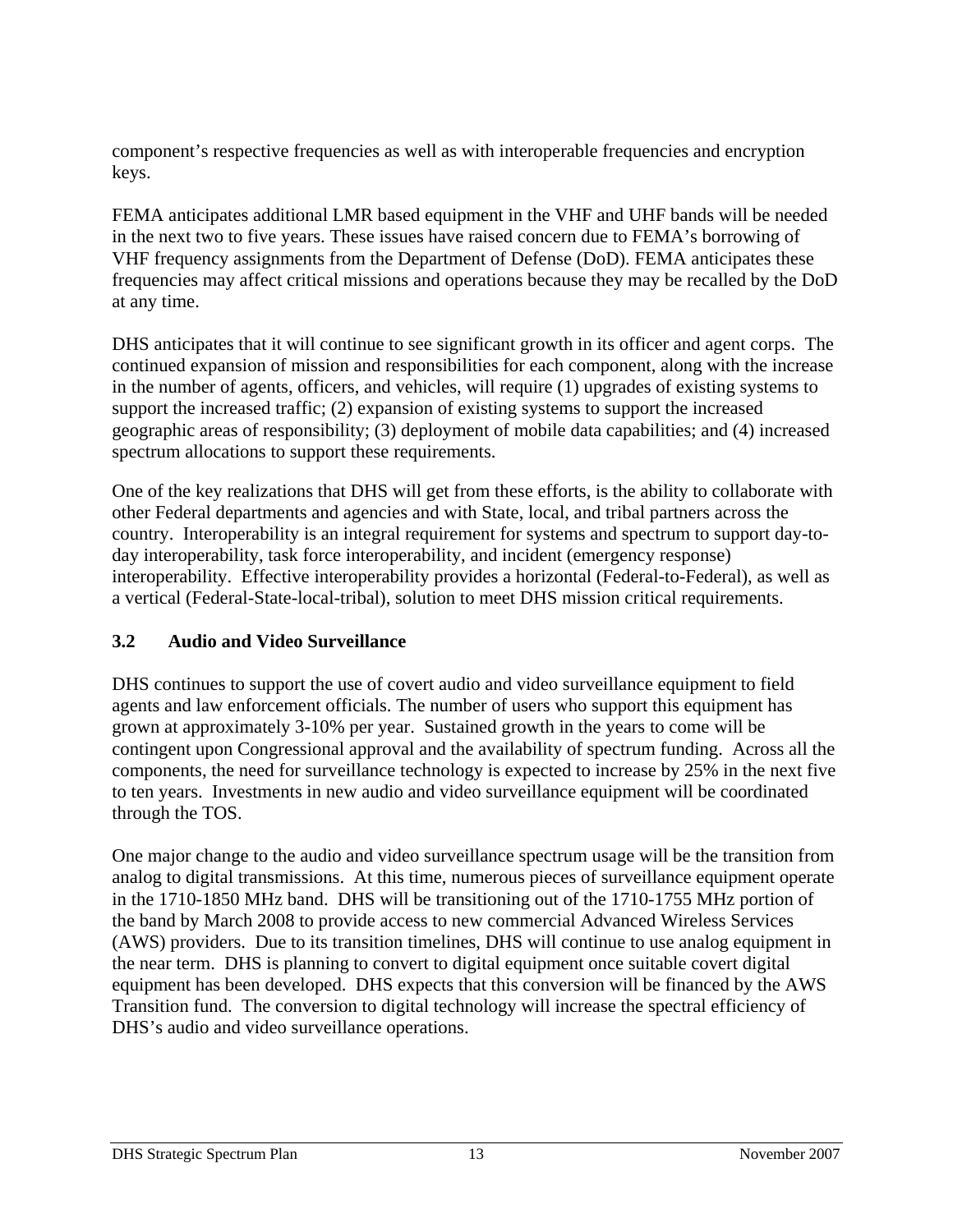# **3.3 Streaming Video**

Streaming video is currently employed for ICE, U.S. Secret Service, and CBP covert applications to allow agents to view potential threats remotely to enhance their on-going investigations and minimize the chance of detection. CBP continues to deploy infrared and daylight cameras across the Mexican and Canadian borders to scan for potential threats (e.g. drug runners and illegal immigrants). The latest generation of ICE-TV enables employees to receive video programming on their desktop. The broadcasts can be received both on-demand and in real-time.

In the future, ICE is interested in implementing streaming video that can be transmitted to cellular phones and Blackberry's as the technology becomes available. These services will require additional wireless network infrastructure and increased bandwidth on the public network.

#### **3.4 HF Networks**

DHS uses three individual HF networks: COTHEN, FNARS, and the U.S. Coast Guard HF network. In recent years, the importance and utility of these networks and the need to ensure continued and expanded spectrum support has been underscored dramatically during times of emergency and heightened alert. Emphasis on improved emergency preparedness and continuity of government planning also has placed increasing importance on enhancing support to these networks. Since HF has significant international implications, both in cross-border protocols and at the International Telecommunication Union (ITU), DHS considers support of emerging HF requirements to be of primary significance to future mission support.

Emerging HF systems have new spectrum requirements. These enhanced technologies include—

- **Electronic messaging systems (E-mail)—**HF electronic messaging networks often provide numerous ground entry points throughout a region or around the globe. These ground entry points are interconnected by the Internet to central message servers. Remote users establish an HF link to any suitable entry point to send and receive their messages. HF electronic messaging systems often use specialized protocols over the air.
- **Interactive internet applications—**In contrast to electronic messaging, other HF Internet applications are more interactive. Users expect nearly instantaneous responses to their input (typing or mouse clicks). Such applications include Web browsing, remote login, and instant messaging (sometimes called "HF chat").
- **Large file transfer access—** Files of hundreds of kilobytes ('large' files) are sent via HF easily and often. However, due to the limited bandwidth of HF radio links, multimegabyte files are rarely sent via HF. Operational limitations must be taken into account when conducting large file transfers that occupy a link for extended periods.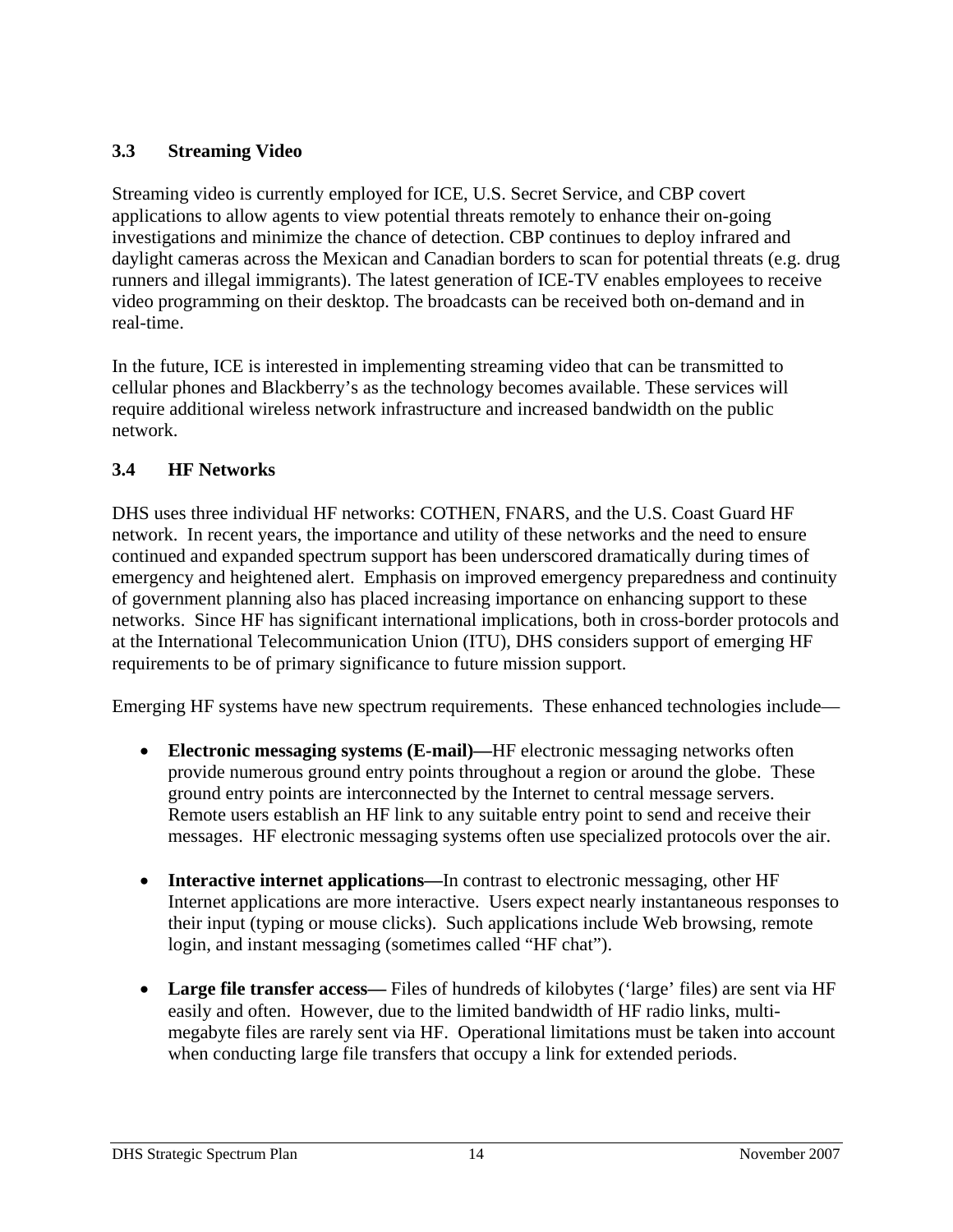- **Software defined radios with the technical capability to operate over HF—**The migration of protocols away from the physical layer and toward the transport and session layers has proved to be a complementary trend toward interfacing with the network, datalink and physical layer functions of Software Defined Radios (SDR). In fact, the High Speed HF modem and other physical and data-link layer devices are already planned as intended capabilities in some future software defined radios.
- **Digital voice—**Digital voice technology offers two key features: improved intelligibility compared to analog voice in the presence of moderate channel impairments, and the ability to encrypt the voice stream for privacy.

#### **3.5 Microwave**

DHS uses microwave links to transmit data between fixed points. In the past, DHS components have used a number of frequency bands including 900 MHz, 1710-1850 MHz, and 7125-8500 MHz. Currently, CBP is relocating several microwave systems out of the 1710-1755 MHz band to clear the band for commercial AWS operations. CBP is examining a number of options including other federal fixed bands appropriate for point-to-point links, government-owned fiber networks (i.e., dark fiber), and commercial networks. The 7125-8500 MHz band will be the primary destination for most of the relocated links. Additionally, to support the SBInet Program, CBP anticipates the installation of microwave broadband (30-40 MHz) systems along the northern and southern borders during the next five to ten years. In many cases, these new broadband systems will replace existing, lower-capacity systems.

DHS anticipates that commercial fiber will increasingly be identified as the optimal backhaul solution for connectivity of tactical communications within the next five to ten years. DHS will continue to rely on Federally-allocated spectrum to support these needs where other technologies or services are not available or do not fit the mission requirements.

#### **3.6 Broadband Data Networks**

In recent years, technology has advanced to the point where Federal, State, and local public safety officials can envision transmitting very high speed data (referred to as Broadband, from 1 to 10 Mbps) such as live video, large files, complex documents and images, and other applications in short time periods and to a number of fixed and mobile devices. DHS and its public safety partners foresee a number of missions that will require spectrum-dependent broadband applications for internal DHS functions as well as shared integrated broadband systems for interoperability purposes. Effective regional and wide-area broadband systems may require as much as 30 MHz of spectrum to support, in bands less than 1 GHz.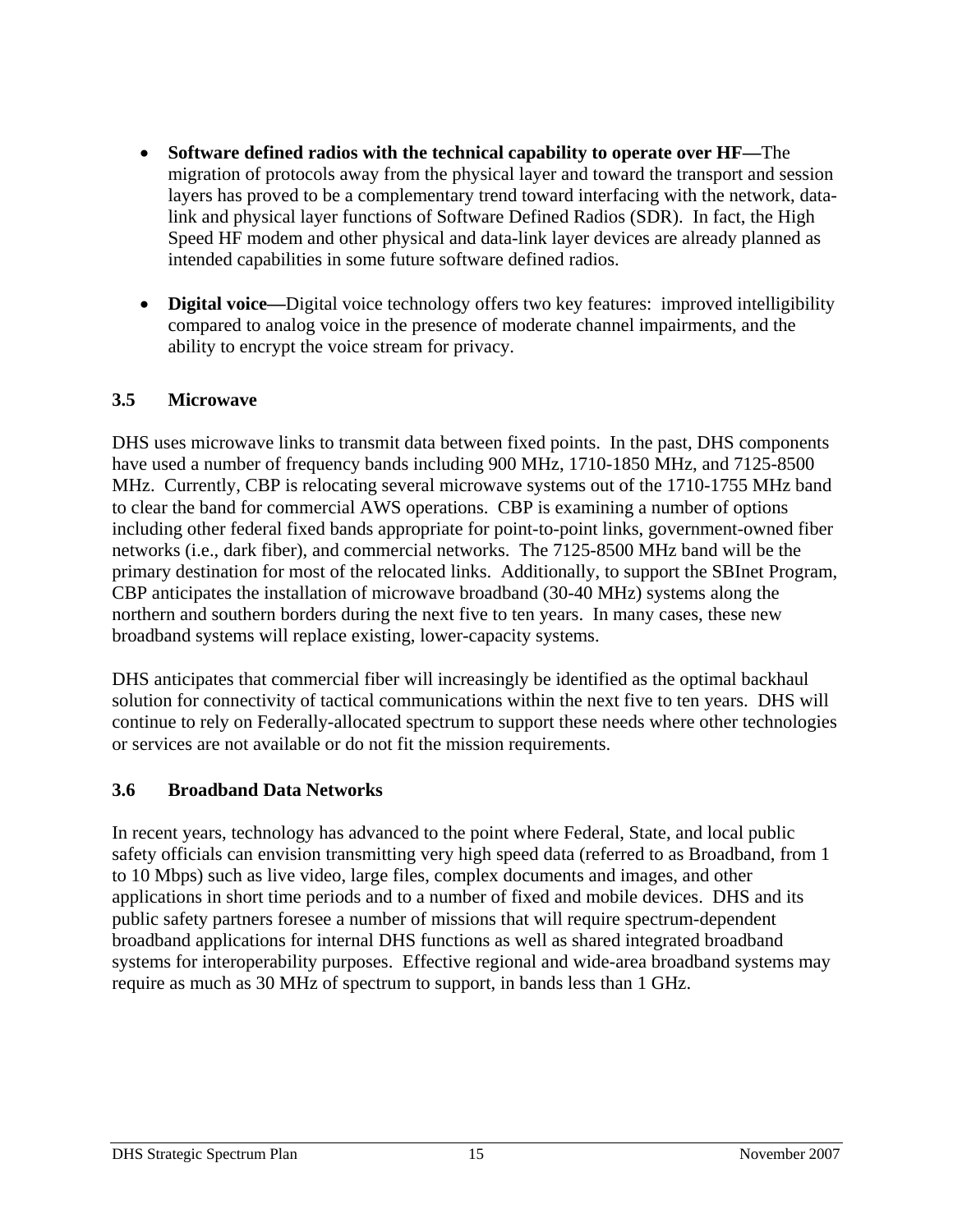# **4.0 CURRENT AND FUTURE USE OF NON-FEDERAL SPECTRUM OFFERED BY COMMERCIAL SERVICE PROVIDERS**

#### **4.1 Current Use of Commercial Services**

DHS currently uses commercial services to provide wireless voice and data communications for non-mission critical applications. These commercial wireless services include Commercial Mobile Radio Service (CMRS), commercial satellite telephony, commercial wireless data services, and commercial microwave/fiber data services. Commercial services are selected when they provide the most cost-efficient option and meet mission and policy requirements. Service providers include the following:

- Verizon
- Sprint/Nextel
- AT&T
- T-Mobile
- Iridium
- Global Star
- InMarsat
- Directwave

CMRS technology is extensively used throughout the Department for administrative purposes. Most components issue mobile data devices (i.e., Blackberry) to their management level staff. This allows for the key decision makers to remain in contact with the office regardless of their current location. Additionally, several components such as ICE and U.S. Secret Service issue cellular phones to their agents for administrative use. FEMA uses CMRS technology for dispatching and communications with convoys in route to disaster areas. FEMA's NOMAD kits also include a CMRS router for deploying commercial data network. These applications minimize the amount of non-mission critical traffic on the components' licensed networks. U.S. Secret Service also uses location-based commercial services (i.e., LoJack) for tracking applications.

FEMA has implemented Inmarsat's Broadband Global Area Network (BGAN) satellite uplink terminals for NOMAD kits to provide additional tactical voice communications and e-mail applications support. The NOMAD kits allow portable mobile communications that transmit and receive voice, video, and real time data through a single deployable device. Currently these kits have not yet been deployed and used in a disaster-type situation; however they have been tested and used during numerous simulations. The number of kits deployed to an incident scene depends on the type of disaster and FEMA's urgency for immediate portable incident emergency command, control, and communications capabilities. In the future, FEMA expects to use these kits' built-in Ku-band satellite service during catastrophic events.

FEMA has noted some difficulties during its simulations with capacity related issues. At times, additional NOMAD kits have not be able begin operations due to the number of users on the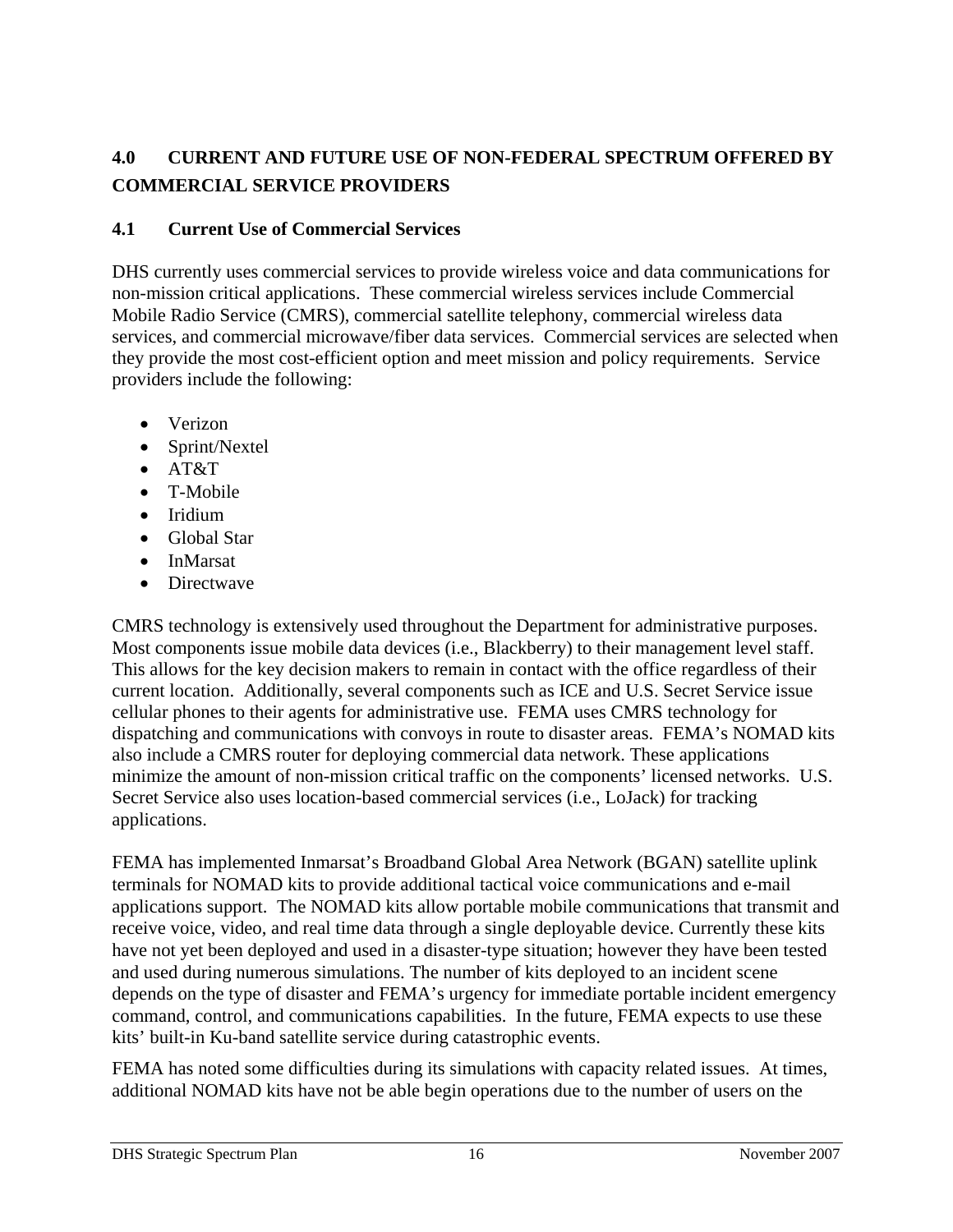system. FEMA is working with Inmarsat to identify methods to alleviate these capacity issues. Potential solutions include dynamic allocation of more capacity to meet the user demand.

# **4.2 Future Use of Commercial Services**

In discussions with its components, DHS has identified three major issues which have limited the implementation of commercial services: security, reliability, lack of ubiquitous coverage areas, and priority access. As these issues are addressed in the future, DHS expects its usage of commercial services to increase significantly. These services will primarily be used to support non-mission critical communications, such as administrative functions. Due to the safety-of-life nature of many mission critical communications, DHS and its components are hesitant to embrace current commercial technologies for these applications due to the following three concerns.

1. Security is one of the major concerns cited by DHS components as being a barrier to increased usage of commercial services. Since many of the components missions involve law enforcement, security for mission critical communications is a priority. At this time, services such as CMRS do not provide the necessary security features such as encryption. Until encryption is implemented at a cost-effective price-point, commercial services will most typically be used to supplement government-owned systems.

2. Reliability and coverage area is another major barrier to implementation. Since commercial systems are designed to maximize profit, they do not have the same reliability and coverage area requirements as government-owned systems. There remain significant pockets where no service is available, particularly in rural areas and along the borders. This lack of service limits the usefulness of commercial services to components such as CBP whose primary operations exist in areas of poor coverage. Additionally, commercial services are not always available during the time of need. Events such as Hurricane Katrina have shown that commercial networks are susceptible to outages during disasters. Other performance issues such as lack of capacity or dropped calls limit the utility of these networks for mission-critical DHS users.

3. Priority access is the final major barrier to the adoption of commercial services. While some programs such as the Government Emergency Telecommunications Service (GETS) and Wireless Priority Access (WPA) exist to provide priority access, it is not a universally implemented. In times of emergency, significant increases in demand by Federal and public users may result in lack of network resources. In these conditions, without priority access, Federal users will be denied service and will be unable to access the network resources.

As discussed by the Federal Communications Commission's (FCC) Independent Panel on Hurricane Katrina, the general public relies heavily on CMRS services for communications during a disaster and its recovery. CMRS is often the most reliable method for contacting persons who have relocated or sought emergency shelter. Implementation of priority access allows Federal or higher priority users access to network resources before granting resources to lower priority users or the general public. This reduces the amount of resources available for the general public attempting to contact disaster victims. DHS recognizes the emotional impact on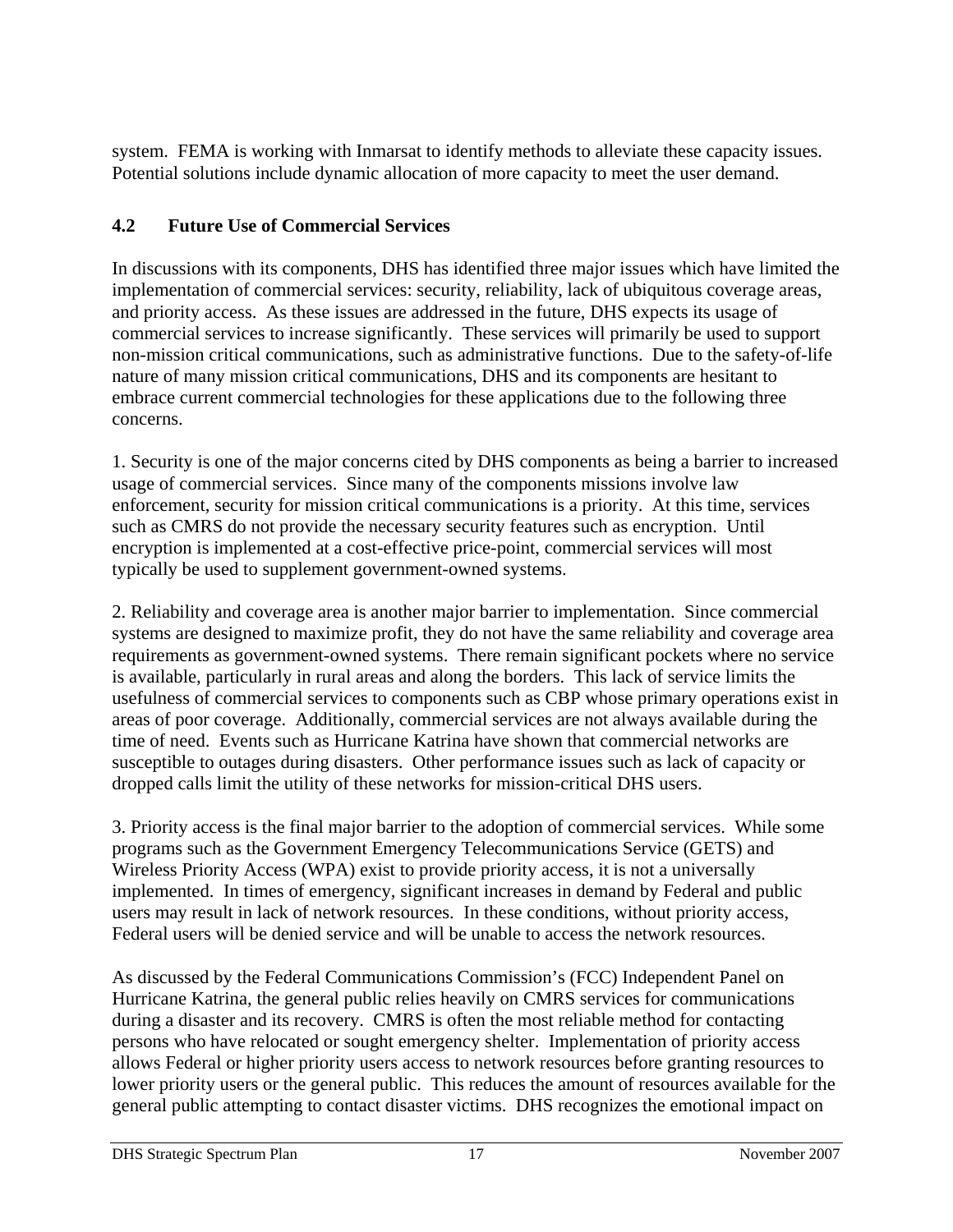disaster victims and their need for commercial CMRS services in these situations. Therefore, CMRS services may not be an appropriate commercial resource to support Federal disaster response.

DHS expects its usage of commercial wireless services to continue to increase as new applications become available. However, commercial services will continue to primarily support non-mission critical communications until advances in commercial wireless services aligning to law enforcement and DHS requirements for reliability, security, coverage, and priority access. One area of key interest to DHS is the public-private partnership proposed by the FCC for public safety broadband communications in the 700 MHz band. This partnership has the potential to provide interoperable public safety broadband communications for Federal, state, and local public safety agencies. DHS will continue to monitor the regulation and implementation of this network to identify opportunities for incorporation into DHS OneNet.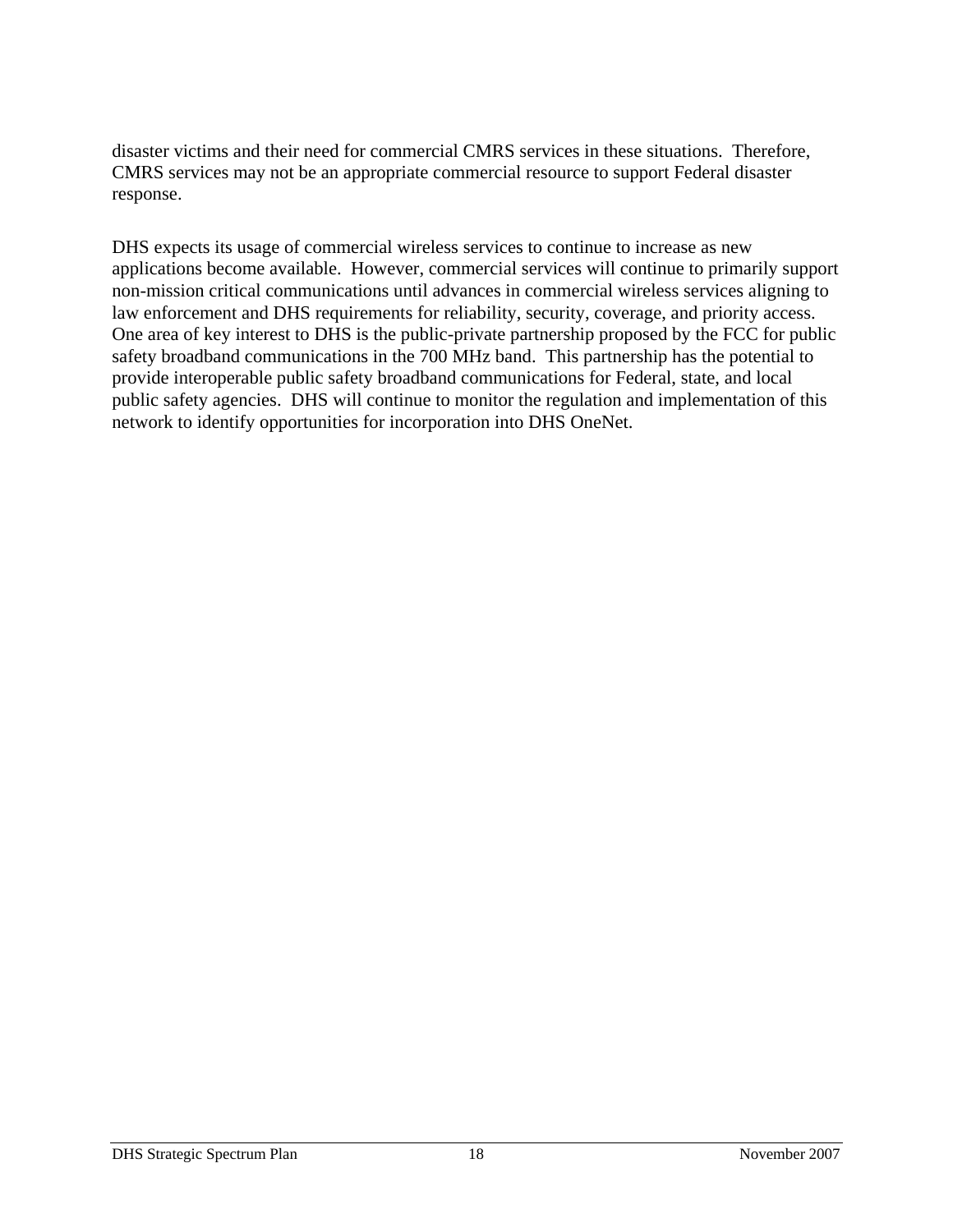# **5.0 CURRENT AND FUTURE USE OF "NON-LICENSED" DEVICES**

# **5.1 Current Use of Unlicensed Devices**

Currently DHS has limited usage of devices that operate in unlicensed spectrum. Two key issues have limited the deployment of these technologies: the potential for interference and security. Since unlicensed devices are governed by FCC Part 15, they have not been granted any interference protection. This limits the type of unlicensed applications that DHS can consider. Additionally, due to the large number of Departmental security requirements, such as wireless intrusion detection, auditing, transmission encryption, and policy enforcement, DHS components have been hesitant to implement unlicensed devices such as Wireless Local Area Networks (WLAN). The MD 4300A Sensitive Systems Handbook and Attachments (Q1 – Wireless Systems, Q2 – Wireless Personal Electronic Devices, and Q3 – Tactical Systems) are the DHS wireless security policies that drive implementation of wireless technologies.

The current largest deployment of unlicensed devices is the FEMA NOMAD units. As discussed previously, the NOMADs are used to establish communications at the scene of a disaster. An 802.11g router is included to establish a wireless network for FEMA responders. This router is then connected to the commercial satellite backhaul to provide network access. Although the NOMADs have not yet been deployed in a disaster response, FEMA anticipates using the network for administrative purposes such as filing situational reports and requesting additional resources. This capability will be a valuable tool for maintaining a common operating picture for disaster responses. Unlicensed devices are well-suited for this type of application given the potential lack of functional telecommunications infrastructure in disaster response situations.

# **5.2 Anticipated Future Use of Unlicensed Devices**

The components have expressed an interest in deploying WLANs for wireless internet access in their offices. CBP is also examining the possibility of using unlicensed technology in SBInet. Unlicensed spectrum could be used to connect peripheral devices such as sensors and remote cameras within the network. One major policy decision that may be required before this type of application is deployed involves the use of unlicensed spectrum for safety-of-life operations. DHS is awaiting the recommendations from the SBInet integrators on the type of technology that will be identified to connect the peripheral devices to the network.

DHS has developed a WLAN pilot program to assess "best of breed" implementations and to identify best practices and required modifications to the Departmental security requirements. The program currently is evaluating switched WLAN, bridge WLAN, and wireless remote access through pilots.

The switched WLAN pilot extends TSA network connectivity in conference rooms, cafeteria, and other public areas at TSA headquarters. TSA has selected an integrator and equipment vendor for this pilot. At this time, the integrator has completed lab-based testing and is preparing to conduct building surveys. DHS anticipates that the system design document and equipment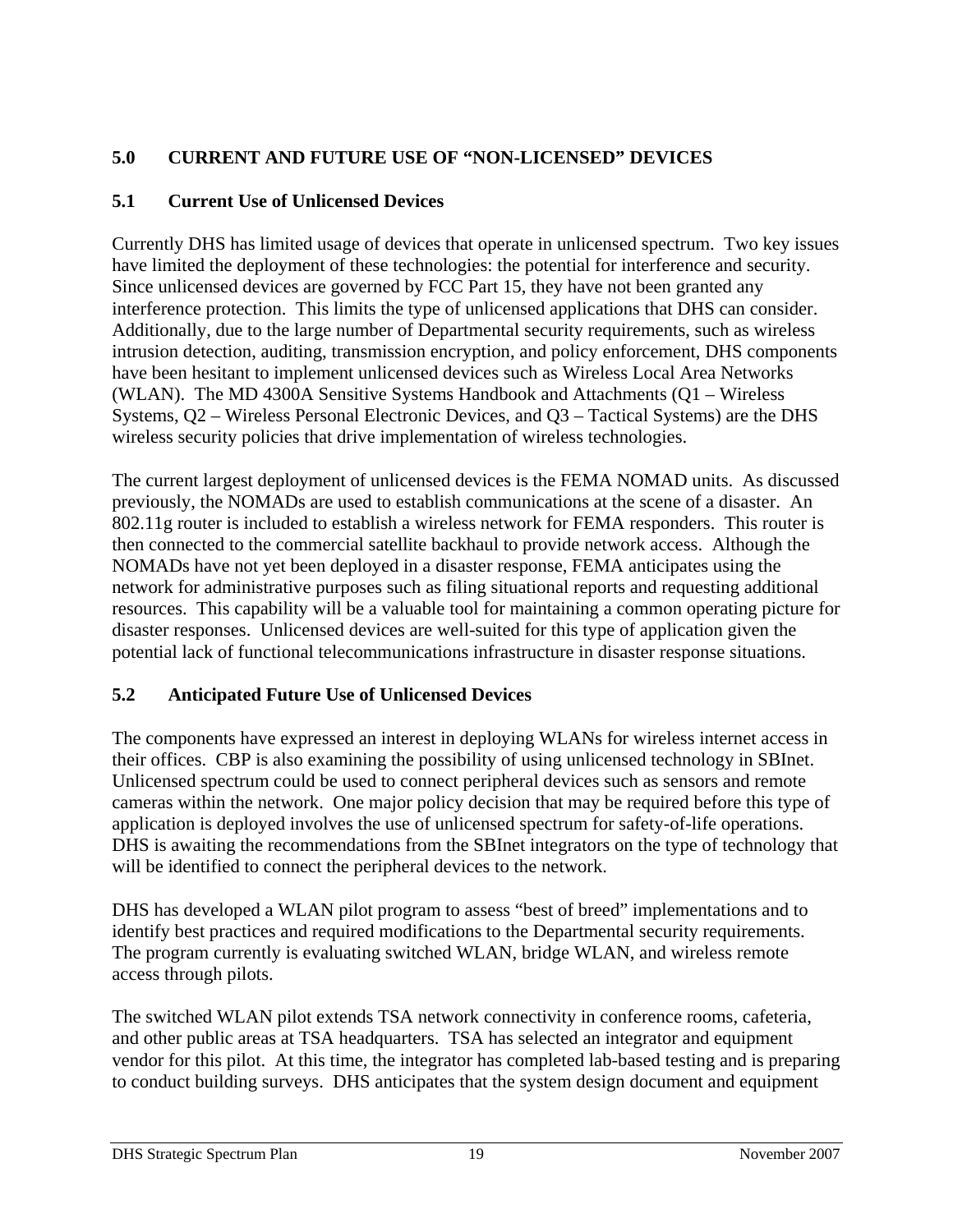installation will be completed by November 2007. Field deployments are scheduled to begin in January 2008.

The bridge WLAN pilot is examining IEEE 802.11 and millimeter wave systems to wireless connect networks between buildings at two TSA locations. This pilot is currently in the developmental stages.

The wireless remote access pilot provides remote access to the DHS Secure Wireless Access Prototype (DSWAP) over commercial Wireless Wide Area Networks (WWANs). The DSWAP prototype was developed and verified as a proof-of-concept in May 2007. The system integrator was selected in September 2007. DHS anticipates that the system design document will be completed in December 2007, and expects to begin deploying end-user applications in February 2008.

DHS expects an increase in the number of unlicensed devices being deployed. Some components are already in the process of engineering WLANs pending the outcome of the pilots. Additionally, as technologies in the unlicensed marketplace continue to expand, DHS will continue to evaluate technologies for potential applications in supporting its missions.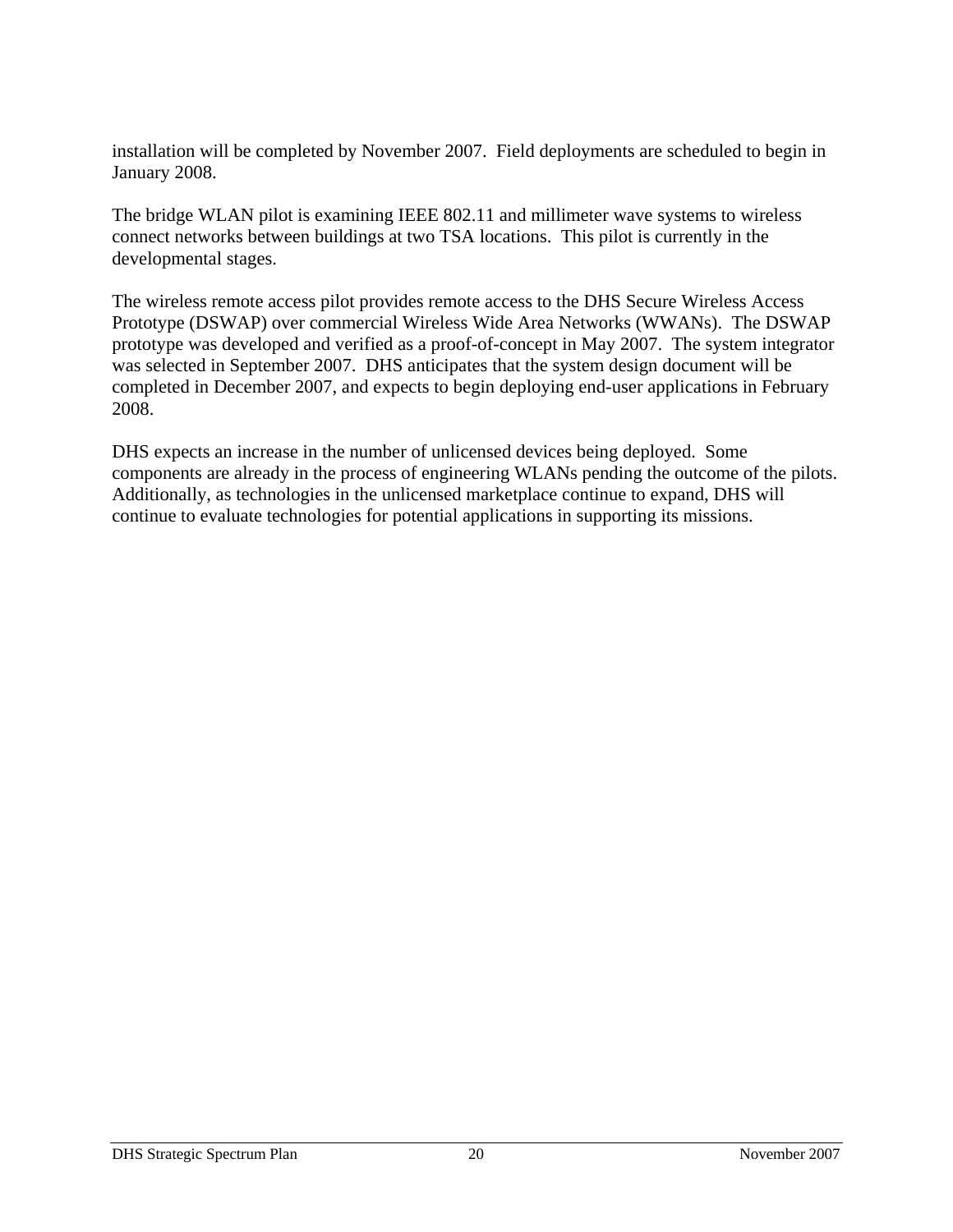#### **6.0 NEW TECHNOLOGIES**

DHS's components continually seek out and evaluating new emerging wireless communications technologies for their application in mission critical operations. A critical priority of any wireless system and infrastructure is security. DHS remains a strong proponent for secure tactical wireless solutions, wireless data and multimedia, and integrated systems that support IP infrastructure. Components consider potential applications for access to broadband data, situational awareness, and other critical operations during the development of new and enhanced services. The primary interest is using portable emerging wireless technologies to promote efficiencies in investigation, interdiction, and security services to the public safety, as well as federal, state, and local law enforcement.

DHS strongly encourages components to share wireless communications knowledge and information with one another to promote efficiency and cost savings. Reliable and protected wireless technology provides DHS components with continuous access to timely intelligence, logistics, and investigative information regardless of their location. Components have also been planning and evaluating Worldwide Interoperability of Microwave Access (WiMAX) solutions, which will provide wireless data over long distances from point to point links to full mobile cellular type access. DHS is committed to procuring new and proven wireless technologies that have been tested in the field and are reliable and secure.

Due to DHS's heavy reliance on LMR technologies, compatibility with the existing, proprietary infrastructure is still a major barrier to the implementation of these new technologies. Several components with proprietary LMR systems have expressed concern that they may not be compatible with new emerging technologies. Life cycle costs and ability to work with existing legacy infrastructure must be considered before implementing and procuring new technologies. For example, the TOS Program faces compatibility and cost issues when considering enhanced surveillance technologies to augment in-house proprietary surveillance equipment (e.g. bodywire audio and video devices, thermal imaging and night vision). Additionally, DHS components are concerned about implementing new technologies, which are currently not covered by NTIA regulations (i.e., cognitive software defined radios).

Some additional challenges and barriers that must be considered when implementing and deploying new technologies include –

- Funding availability
- Existing legacy equipment interoperability
- Equipment availability
- Equipment performance in a specific environment
- Security policies
- Training or re-engineering required to use the equipment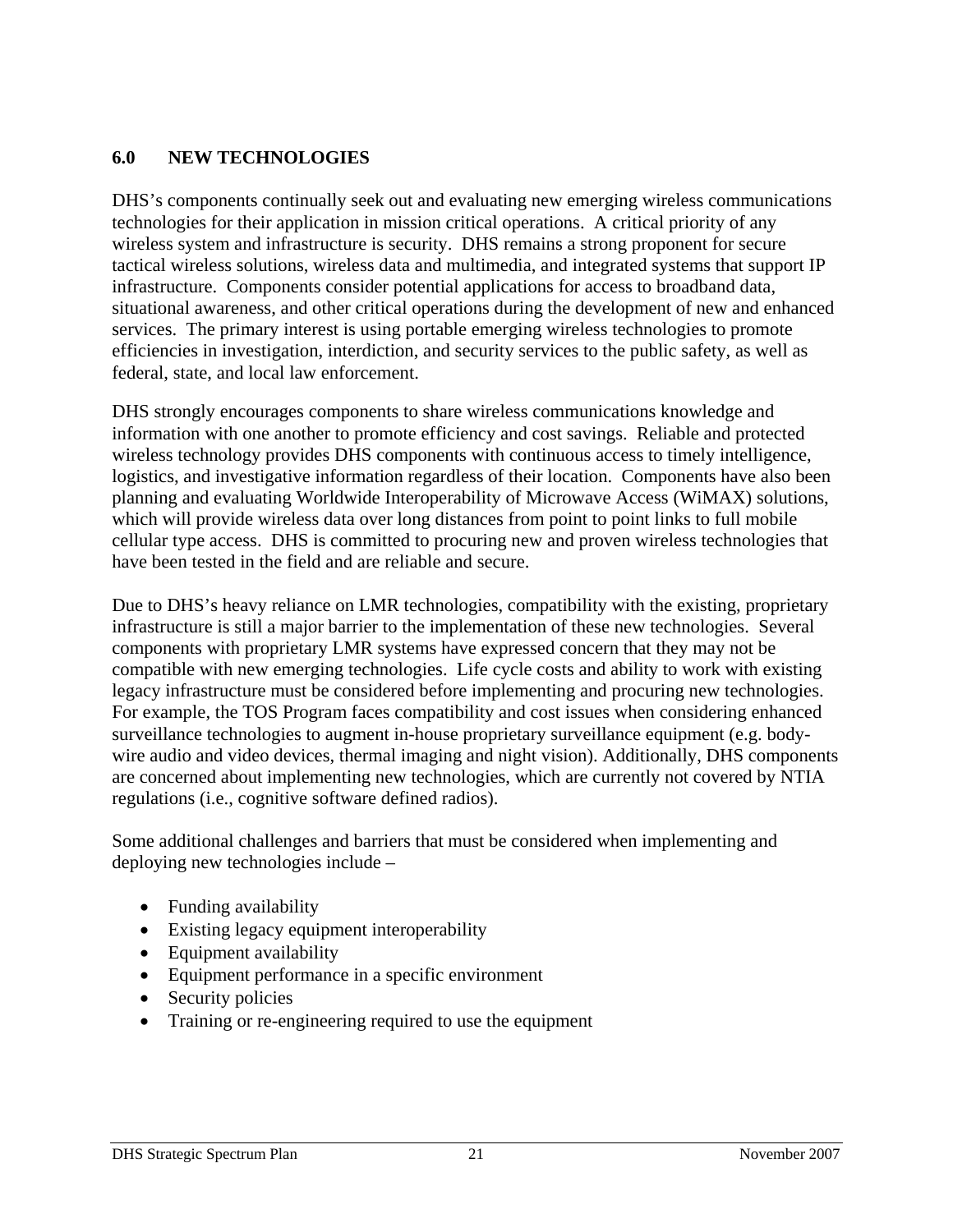# **7.0 STRATEGIC SPECTRUM PLANNING**

#### **7.1 Spectrum Management Organization**

The functional roles and capabilities of spectrum management and policy currently reside within the DHS Under Secretary for Management office. Wireless Services within the Office of the Chief Information Officer (OCIO) have been charged with executing these duties. Figure 7-1 shows the organizational location of spectrum management and policy within DHS.



**Figure 7-1 DHS Organization for Spectrum** 

As shown, spectrum management is integrated into the overarching IT organization. This integration helps to ensure spectrum requirements are identified in the early stages of new IT programs and systems development. Spectrum also has close ties to the enterprise architecture and capital planning processes within the Department.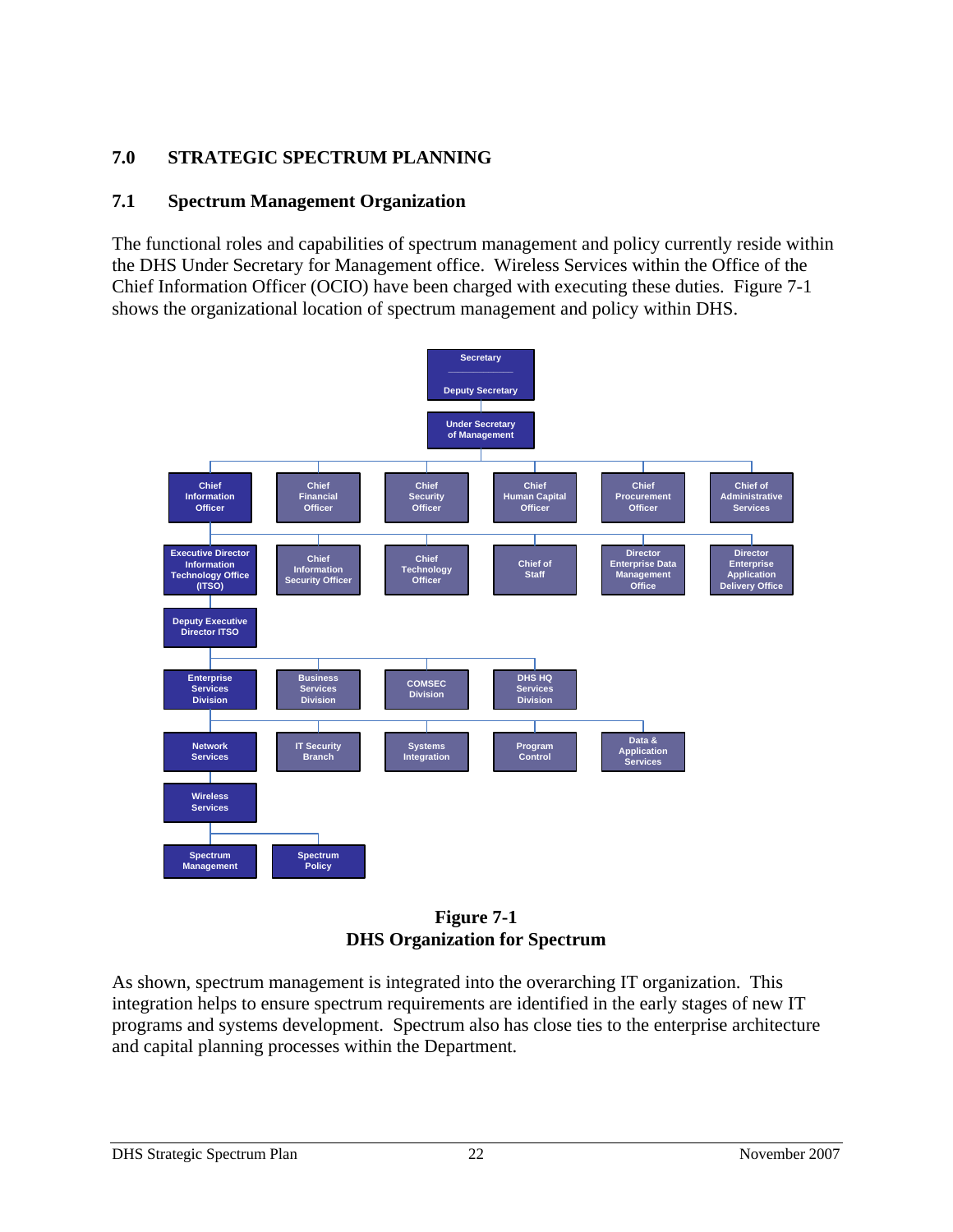This organizational structure helps DHS make significant strides to further incorporate spectrum into the capital planning, budget, and enterprise architecture processes. DHS currently uses its OCIO Acquisitions Review to evaluate major spectrum-dependent systems before funding is allocated. For the purposes of OMB Directive A-11 Section 33.4, DHS defines a major any investment over \$2.5 million dollars. Included in this process is an enterprise architecture review. This ensures that new systems are in compliance with the Department's enterprise architecture and do not duplicate existing capabilities; both wireless and wireline. This process ensures that spectum is used efficiently and effectively throughout the Departmental.

#### **7.2 Strategic Spectrum Planning**

DHS has incorporated strategic spectrum planning into the existing system certification and frequency authorization process. Since most changes in spectrum usage are being driven by new or modified mission requirements, DHS has found this to be an effective method. Figure 7-2 below depicts the DHS's strategic spectrum planning process.



**Figure 7-2 DHS Strategic Spectrum Planning Process** 

The strategic spectrum planning process begins when new or modified mission requirements have been identified. At that time, the affected component determines which technologies will best address the need and if they require spectrum. Components also check internally within DHS for any existing infrastructure or systems that could be leveraged in support of these requirements. Once the component has determined that it must build or expand a system to meet these requirements, it contacts Wireless Services to identify potential frequency bands and request system certification.

In coordination with the component, Wireless Services develops the certification package for the Systems Planning Subcommittee (SPS). Concurrently, the proposed system undergoes the OCIO Acquisitions Review which includes an evaluation for EA compliance. Once the system has been certified, Wireless Services works with the component to identify available frequency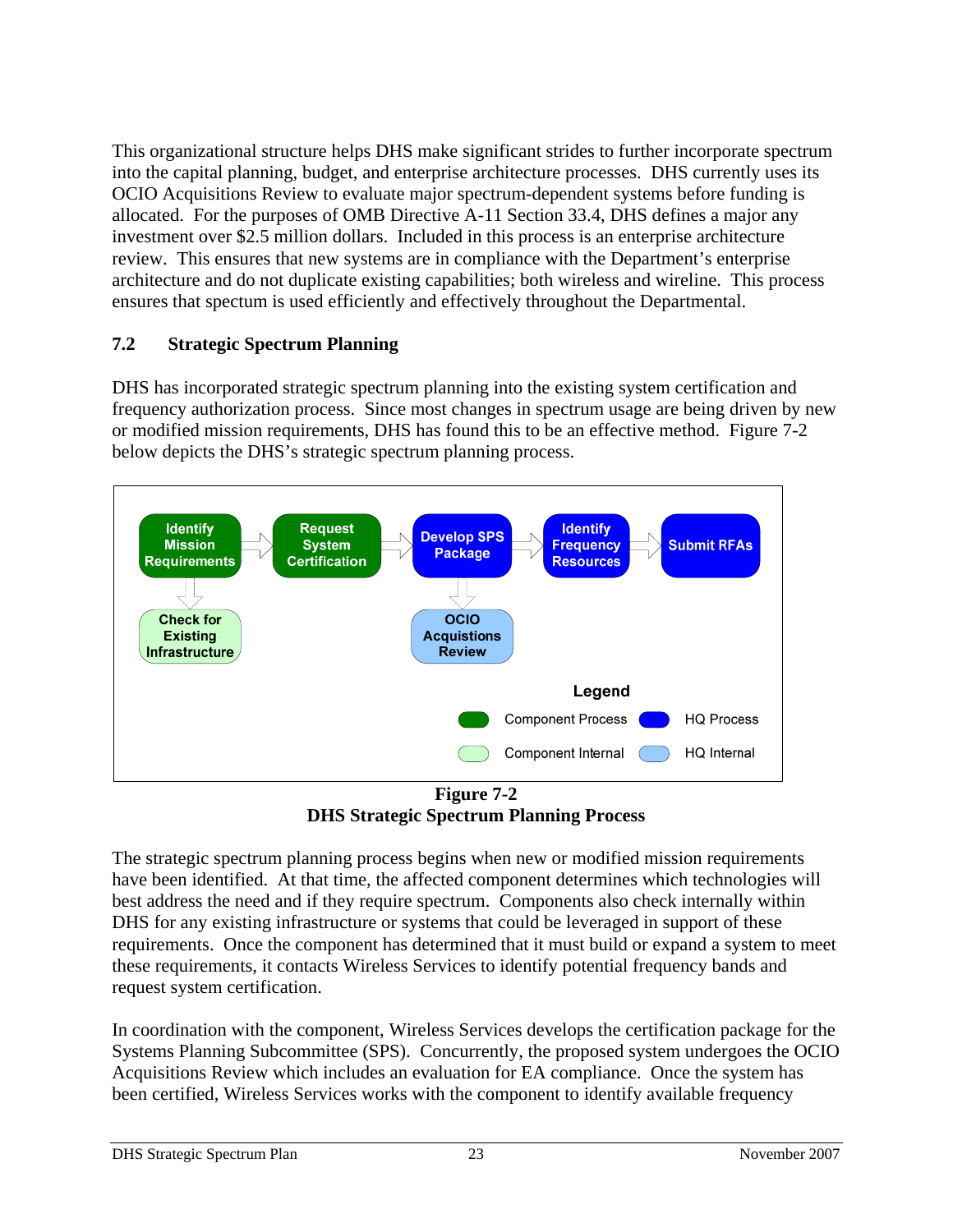resources. Wireless Services develops the requests for frequency authorizations (RFAs) and submits them to the Frequency Assignment Subcommittee (FAS) agenda.

#### **7.3 Strategic Goals**

The DHS Strategic Spectrum Vision for this new era of spectrum management within the Department is:

*To effectively meet the needs of an ever-changing Information Technology and Wireless Telecommunications environment by supporting the immediate spectrum requirements of current services, the evident growth of existing systems, and the future needs of emerging technologies and services.* 

These goals and corresponding objectives and strategies are actionable in the immediate future and are considered first steps to improving spectrum support to the vital missions of DHS. The goals, objectives, and strategies for improving DHS spectrum management are listed below.

#### **GOAL 1: Leverage DHS OneNet efforts to increase spectrum efficiency and effectiveness within the Department**

**Objective 1:** Increase shared usage existing mission-critical wireless data and voice systems to provide on-demand, mission-critical wireless communications capabilities.

**Strategy 1:** Identify key wireless systems and wireless-dependent programs being coordinated within the Department

**Strategy 2:** Develop strategies to leverage key wireless systems and wireless programs for use by multiple DHS components

**Objective 2:** Develop a coordinated, Department-wide strategy for deploying enhanced capabilities that utilize cutting-edge technologies to supplement and enhance mission-critical communications and collaboration capabilities

**Strategy 1:** Identify common communication requirements among components and the technologies best suited to meet these needs

**Strategy 2:** Leverage commercial services and unlicensed devices when feasible and cost-effective and procure them via Department-wide contracts to reduce costs and increase compatibility

#### **GOAL 2: Continue to integrate spectrum into the Department's enterprise architecture (EA) and planning process**

**Objective 1:** Ensure spectrum-dependent investments are in line with the Department's strategic goals and target architecture.

**Strategy 1:** Ensure all major spectrum-dependent systems undergo the OCIO Acquisitions Review.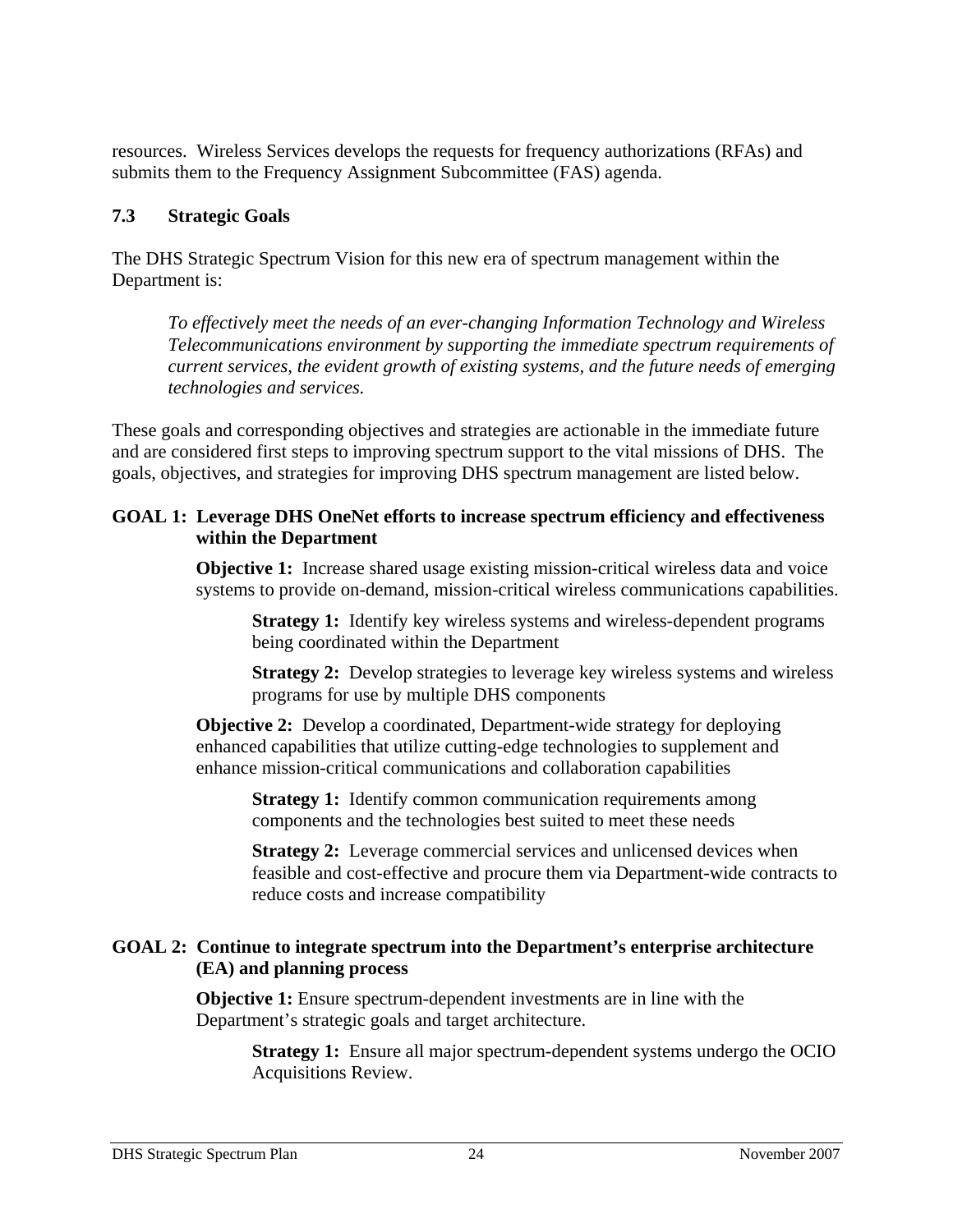**Strategy 2:** Encourage components to conduct reviews similar to the Acquisitions Review or, at a minimum, EA reviews on non-major spectrum dependent systems.

#### **GOAL 3: Increase interoperability and partnerships with other Federal and Non-Federal Agencies**

**Objective 1:** Increase awareness of opportunities to share spectrum and telecommunications assets among public safety agencies.

> **Strategy 1:** Foster collaboration with the Office of Emergency Communications (OEC), the Federal Partnership for Interoperable Communications (FPIC), and the Office of Interoperability and Compatibility (OIC)/SAFECOM in developing strategies and plans for interoperability and sharing of spectrum and telecommunications assets among public safety agencies.

**Strategy 2:** Partner with regional, state, and local public safety agencies to capitalize on opportunities to share spectrum and other resources for the purpose of increased interoperability among all levels of government.

**Objective 2:** Increase participation in and visibility of current and planned DHS sharing/interoperability programs.

**Strategy 1:** Support DHS and other federal interoperability programs and pilots that highlight planning, sharing, and the use of technology to improve interoperability among public safety agencies.

**Strategy 2:** Publicize results of programs and pilots internally and externally.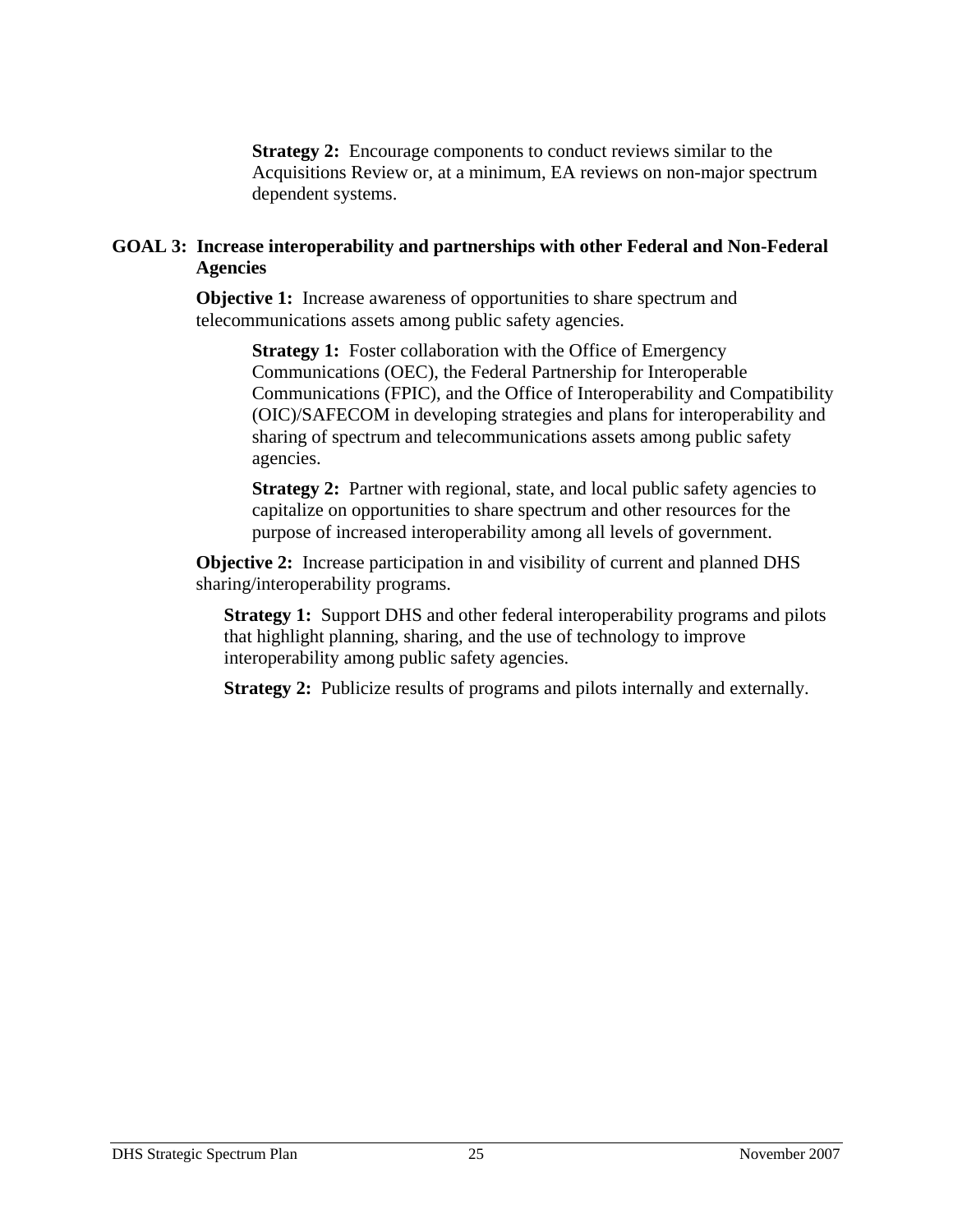#### **8.0 ADDITIONAL RECOMMENDATIONS**

Many factors not under the direct control of DHS affect the pursuit and implementation of the Department's plans. These include, but are not limited to:

- Budget and fiscal constraints
- Classification restraints
- Lack of usable spectrum for future plans
- Lack of regulatory flexibility to accomplish goals
- Congressional or Administrative redirection
- Changes in the commercial service environment
- International treaties

In addition to these broad issues, there are several specific issues that DHS believes NTIA can address to assist the Department in implementing its plans. These issues include interoperability, the existing LMR channel allotment plans for the LMR bands, and the accuracy of Government Master File (GMF) records.

#### **8.1 Interoperability**

The varied missions of DHS dictate that its different agencies and components interoperate with all federal agencies and many state, local, and tribal governments and public safety providers. Since the days of Public Safety Wireless Advisory Committee (PSWAC), federal agencies have strived to improve the way in which public safety agencies at all levels of government interoperate. *3* From its formation, DHS has continued to stress the importance of enhanced interoperability and formed the Federal Partnership for Interoperable Communications (FPIC) to address issues common to all public safety agencies. DHS views interoperability needs on three levels:

- **Day-to-day** interoperability to satisfy the need for routine federal-to-federal interaction as well as federal-to-state-to-local-to-tribal coordination and assistance.
- **Task Force** interoperability to address the requirement for coordinated activities of multi-government operations.
- **Disaster and Emergency Response** interoperability to accommodate the special needs of local, regional, or large-scale emergencies.

One method to obtain all three levels of interoperability is the development of shared systems. As budgets for wireless communications infrastructure and the availability of spectrum continue to decrease, shared systems provide an excellent opportunity for Federal agencies to increase

 $\overline{a}$ 

 $3$ The Public Safety Wireless Advisory Committee (PSWAC) was the first-ever comprehensive look at the complex issues relating to public safety communications and is recognized as the genesis of recent programs relating to telecommunications interoperability.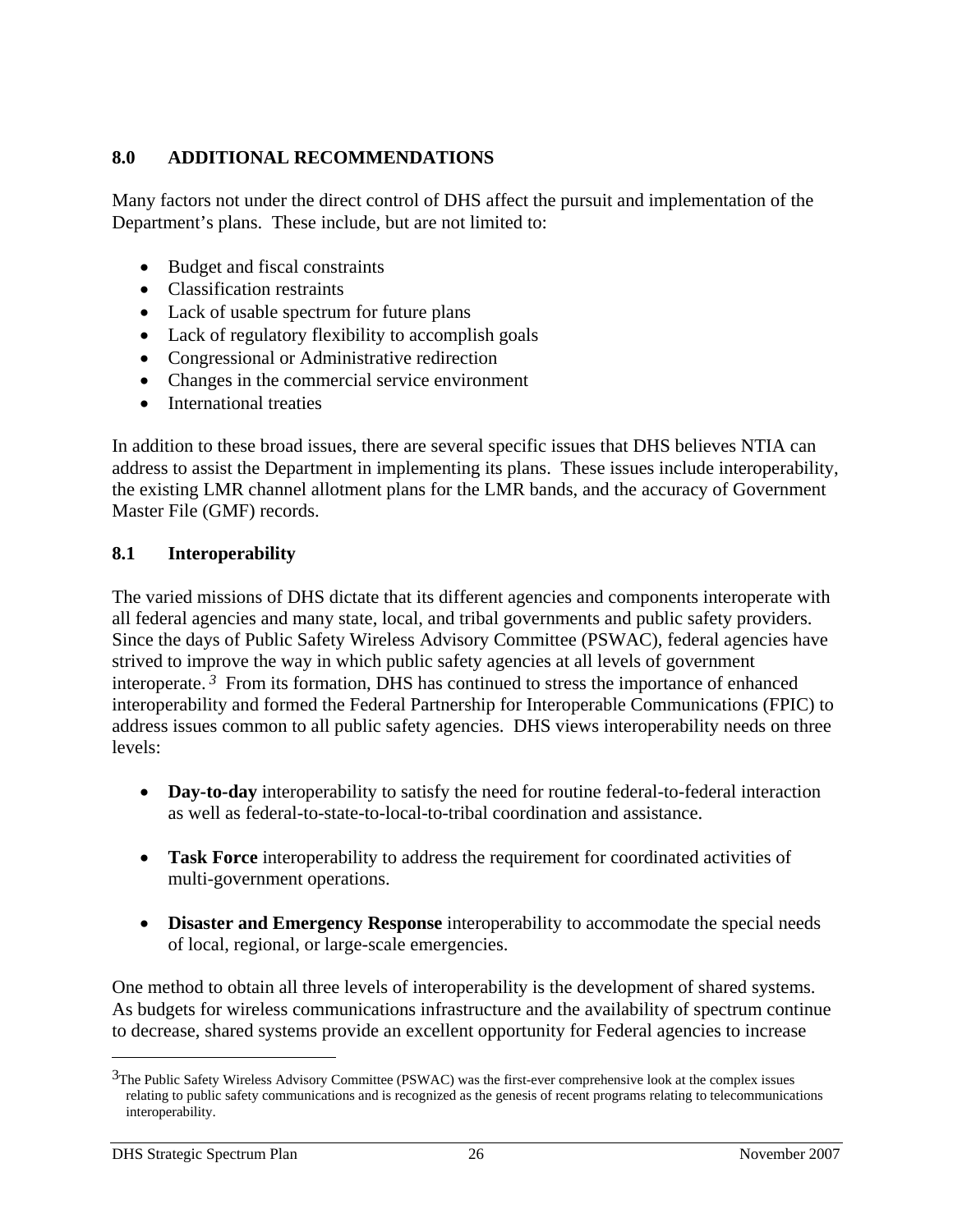their networks in a spectrum and cost-efficient manner. Of particular interest to DHS is shared Federal and non-Federal networks. State, local, and tribal public safety agencies are beginning to develop regional or statewide networks. These networks can be leveraged by Federal agencies to increase their footprint without having to build a completely new network.

At this time, Federal agencies can join these systems by paying subscriber fees or by contributing infrastructure such as tower locations. As Federal use of these shared systems continue to grow, it would be advantageous for agencies to be able to contribute frequencies to expand the systems. This would result in a system using both Federal and non-Federal frequencies to support Federal and non-Federal users. At the present time, the process for regulating such a system is poorly defined.

It is unclear if Federal agencies can currently contribute frequencies to such a shared system. Each agency receives an allotment of frequencies in the LMR bands that they have priority when designing a system and requesting frequency allocations. In this case, a participating agency would essentially be obtaining the frequencies for use by other non-Federal agencies. This would limit the number of frequencies available to other Federal agencies in the given area. Since the Federal agencies do not receive an authorization for a particular frequency until it is slated to be used in a Federal system, it is unclear if a Federal agency can contribute frequencies to a shared system.

Also, the process for obtaining a frequency authorization has not yet been clearly defined. Since these systems would utilize both Federal and non-Federal frequencies, they would be governed by both the FCC and NTIA. While processes currently exist to address many sharing situations, this instance has not been specifically addressed. DHS recognizes that NTIA has already begun to examine these issues and fully supports these efforts. DHS believes that the use of shared systems will continue to grow and clear regulatory procedures will encourage the deployment of these spectrum and cost-efficient systems.

# **8.2 Channel Allotment Plans**

Overall, DHS expects the number of LMR frequencies it utilizes to increase in the future as the number of staff supported by the system increases. These systems are the primary methodology for mission-critical voice communications and the number of users is expected to increase as DHS's components continue to add personnel. However, several components have noted difficulties in obtaining LMR frequencies within the DHS allotment pool. Due to the large number of systems DHS has in these bands, allotted frequencies are not always available for use. As a result, DHS is often forced to rely on frequencies allotted to other agencies. This bartering requirement delays the implementation of mission-critical communications systems as DHS tries to find and receive approval for the use of alternate frequencies.

To address this situation, DHS requests NTIA review the effectiveness and equity of the current LMR channel allotment plans and examine alternate allotment strategies. Agencies have different spectrum requirements based on the geographical location of their systems. Some agencies, such as the Department of Interior, primarily require frequencies in rural areas while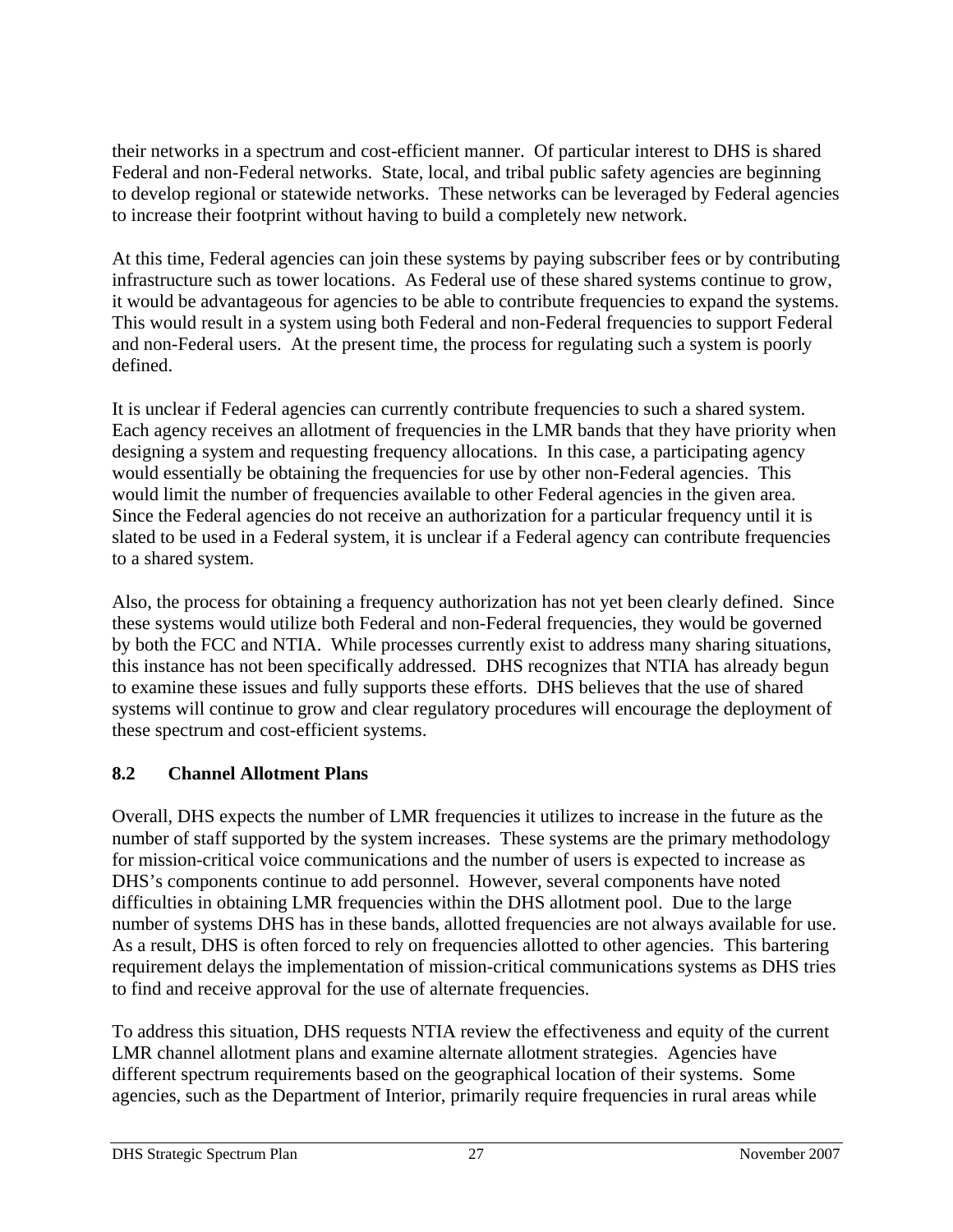other agencies, such as the Department of Justice (DOJ), have concentrated requirements in more urban areas. The current channel allotment plan does not recognize these differences in missions and their resulting spectrum requirements. DHS feels that the current allotment plan does not have enough flexibility, resulting in agencies being forced to barter to locate enough frequencies to deploy mission-critical communications systems. Additionally, an agency may find, upon a change in mission, allotted frequencies in a given area have already been loaned to other agencies.

DHS recommends examining the possibility of increasing the pool of un-allotted or All Government Agencies (AGA) frequencies. These frequencies, available without footnotes to restrict their use, would provide agencies with additional options without infringing on another agency's allotment. To obtain these frequencies, DHS suggests reducing the number of frequencies allotted to each agency. For example, NTIA could reduce the number of allotments for each agency by 25%. In turn, NTIA could strongly recommend that agencies use frequencies in the un-allotted pool before resorting to using those allotted to another agency. This would reduce the number of frequencies being used outside of their given allotment and potentially streamline the frequency identification process.

#### **8.3 Accuracy of GMF Records**

As the intensity of Federal spectrum usage increases, the accuracy of the GMF will become more critical. DHS notes that NTIA has already undertaken several initiatives to increase the accuracy of the GMF. Of particular impact is the enforcement of the five year review process. By ensuring that agencies review their records at set intervals, outdated records are removed and typographical errors are more likely to be identified. DHS applauds and supports NTIA in these efforts. However, DHS has noticed a perception issue surrounding the accuracy of GMF records.

When discussing spectrum management issues with its components, DHS repeatedly heard about the perceived inaccuracies within the GMF. Components stated that old records that have not been updated or used in years were cluttering the GMF and hampering their ability to identify available frequencies. Components were not aware of NTIA's increased emphasis and enforcement of the five year reviews. DHS suggests highlighting these efforts in current and future NTIA spectrum management training events. This would help eliminate the perception that the GMF is full of inaccurate and out of date records.

As NTIA migrates to the Future Spectrum Management System (FSMS), DHS suggests that the GMF data is subject to review before transitioning to the new system. The purpose of this review is to identify typographical errors to prevent them from being carried forward into FSMS. Data mining techniques will be used to identify records, which may contain typographical errors in fields such as power and emission designator. Additionally, a mapping program may be used to determine if the provided geographical coordinates align with the city and state. These simple checks can help reduce the number of common errors in the GMF. Additionally, these checks could also be used before new records are added in the future.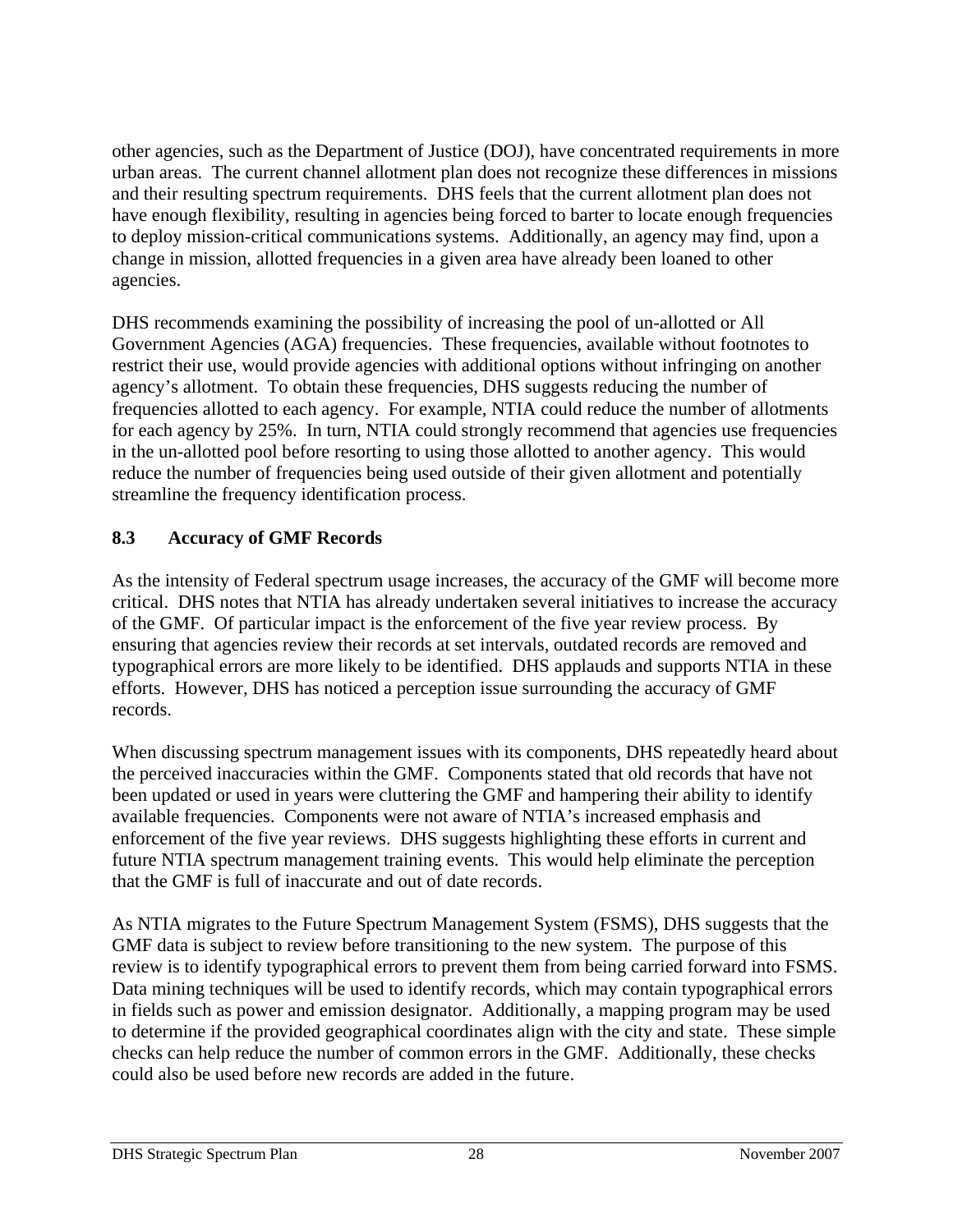# **APPENDIX A: ACRONYM LIST**

| AGA             | All Government Agencies                                    |
|-----------------|------------------------------------------------------------|
| <b>AES</b>      | <b>Advanced Encryption Standard</b>                        |
| <b>AWS</b>      | <b>Advanced Wireless Systems</b>                           |
| <b>BGAN</b>     | <b>Broadband Global Area Network</b>                       |
| <b>CBP</b>      | <b>Customs and Border Protection</b>                       |
| <b>CMRS</b>     | <b>Commercial Mobile Radio Service</b>                     |
| COG             | Continuity of Government                                   |
| <b>COOP</b>     | <b>Continuity of Operations</b>                            |
| <b>COTHEN</b>   | Customs Over the Horizon Enforcement Net                   |
| <b>DHS</b>      | Department of Homeland Security                            |
| <b>DOJ</b>      | Department of Justice                                      |
| DoD             | Department of Defense                                      |
| <b>DSWAP</b>    | <b>DHS Secure Wireless Access Prototype</b>                |
| <b>FCC</b>      | <b>Federal Communications Commission</b>                   |
| <b>FEMA</b>     | <b>Federal Emergency Management Agency</b>                 |
| <b>FLETC</b>    | Federal Law Enforcement Training Center                    |
| <b>FNARS</b>    | FEMA National Radio System                                 |
| <b>FPIC</b>     | Federal Partnership for Interoperable Communications       |
| <b>FSMS</b>     | <b>Future Spectrum Management System</b>                   |
| <b>GETS</b>     | Government Emergency Telecommunications Service            |
| GHz             | Gigahertz                                                  |
| <b>GMF</b>      | Government Master File                                     |
| <b>GPS</b>      | <b>Global Positioning System</b>                           |
| HF              | <b>High Frequency</b>                                      |
| ICE             | Immigrations and Customs Enforcement                       |
| IP              | <b>Internet Protocol</b>                                   |
| <b>IRAC</b>     | Interdepartment Radio Advisory Committee                   |
| <b>ITU</b>      | <b>International Telecommunication Union</b>               |
| <b>IWN</b>      | <b>Integrated Wireless Network</b>                         |
| KHz             | Kilohertz                                                  |
| <b>LMR</b>      | <b>Land Mobile Radio</b>                                   |
| <b>MHz</b>      | Megahertz                                                  |
| <b>MWEOC</b>    | Mount Weather Emergency Operations Center                  |
| NTIA            | National Telecommunications and Information Administration |
| <b>OCIO</b>     | Office of the Chief Information Officer                    |
| <b>OIC</b>      | Office of Interoperability and Compatibility               |
| <b>OIG</b>      | Office of Inspector General                                |
| P <sub>25</sub> | Project 25                                                 |
| <b>PSWAC</b>    | <b>Public Safety Wireless Advisory Committee</b>           |
| RF              | Radio Frequency                                            |
| <b>RFA</b>      | <b>Request for Authorization</b>                           |
| <b>SAC</b>      | Special Agent in Charge                                    |
| <b>SBInet</b>   | Secure Border Initiative Program                           |